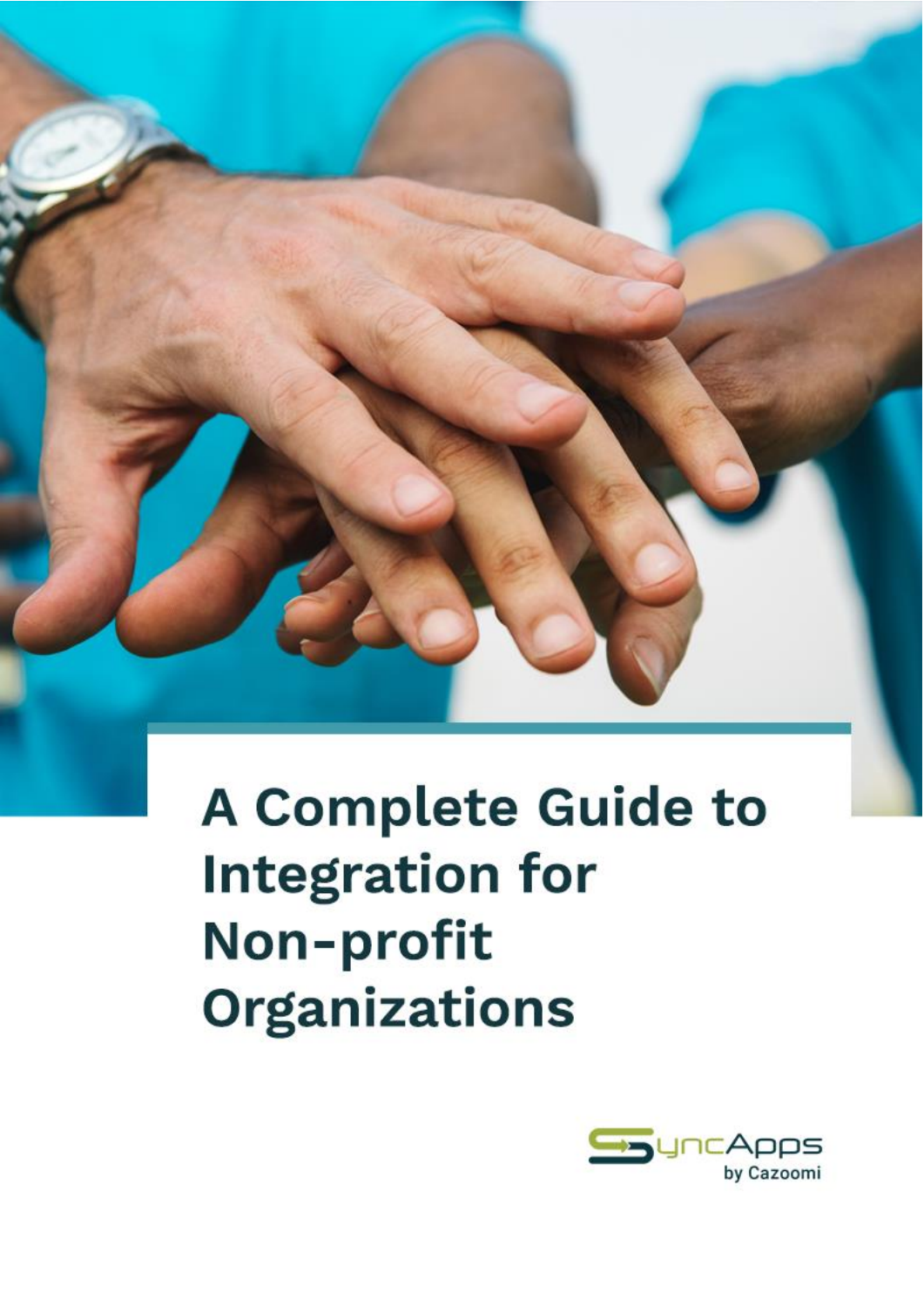## **Executive summary**

Marketing options for non-profit organizations have increased with time. Besides using traditional methods like print and direct marketing, your non-profit can use email marketing, social media, banner ads, mobile marketing, and many more.

Your target audience also has access to different channels and can reach you on either with ease. Or, at least, they should be able to do so. Seventy-eight percent of consumers switch between channels when searching, comparing, and purchasing.<sup>1</sup> Running campaigns on a single channel can no longer deliver the best results.

Adopting integration solutions for your non-profit organizations offers you better reach. It also allows you to craft messages depending on the target audience and the channel they are most likely to be found.

An integrated marketing strategy is the difference between having a purpose in your marketing strategy and hoping luck will strike twice.

An effective strategy outlines your message clearly, provides donors and supporters with your unique selling point, addresses the right target market, and tailors messages to the audience through the right channel.

The messaging is consistent across all channels, but delivery is different. Eighty-six percent of professionals believe that integrated marketing leads to success.<sup>2</sup>

<sup>2</sup> <https://www.forrester.com/report/The+New+Messaging+Mandate/-/E-RES61144>



<sup>&</sup>lt;sup>1</sup> <https://econsultancy.com/78-of-shoppers-use-multiple-channels-to-make-a-purchase/>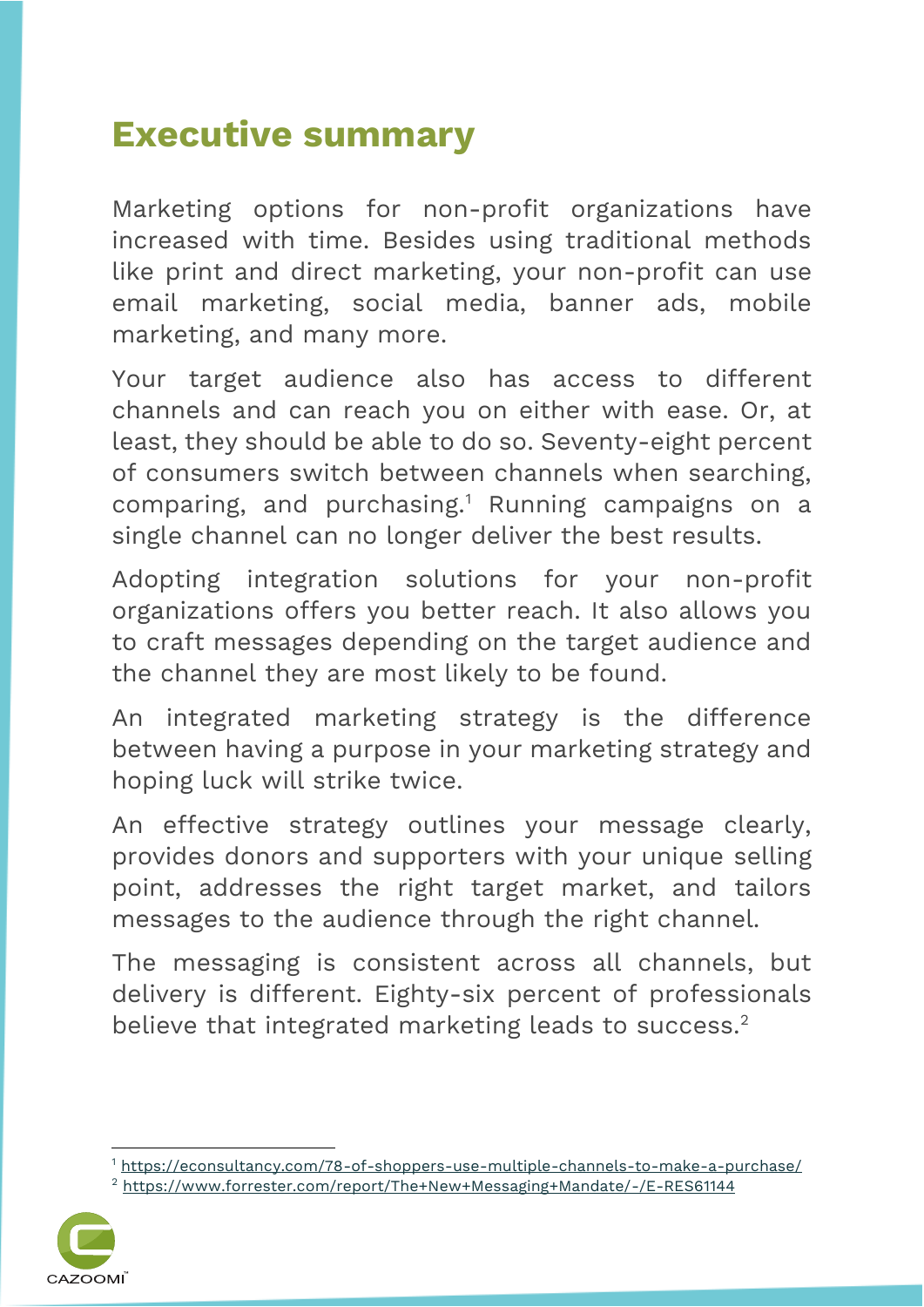This white paper explores integrated marketing strategies for non-profit organizations and how you can implement them to ensure success.

It also looks at how you can deliver the right message to the right donor or sponsor, at the right time, via the right channel and assist them in decision making while creating awareness for their organization.

It will also focus on how you can combine multiple marketing channels to achieve effective and efficient digital campaigns.

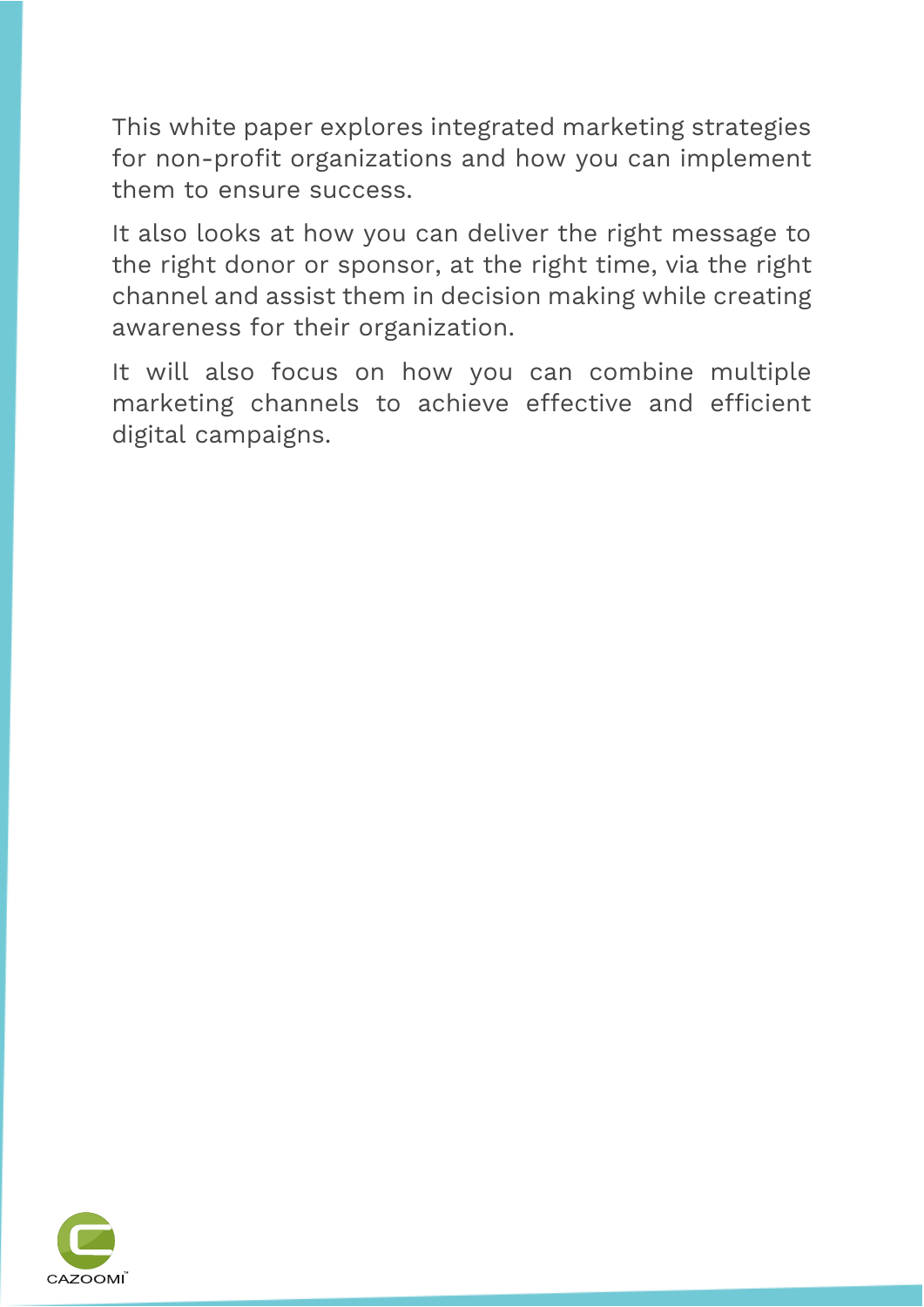## **Table of Contents**

- **[Introduction](#page-4-0)**
- **[Steps To A Successful Integrated Marketing Strategy](#page-7-0)  [For Non-Profit Organizations](#page-7-0)**
- **[Integration Solutions For Non-Profit Organizations](#page-19-0)**
- **[Conclusion](#page-24-0)**

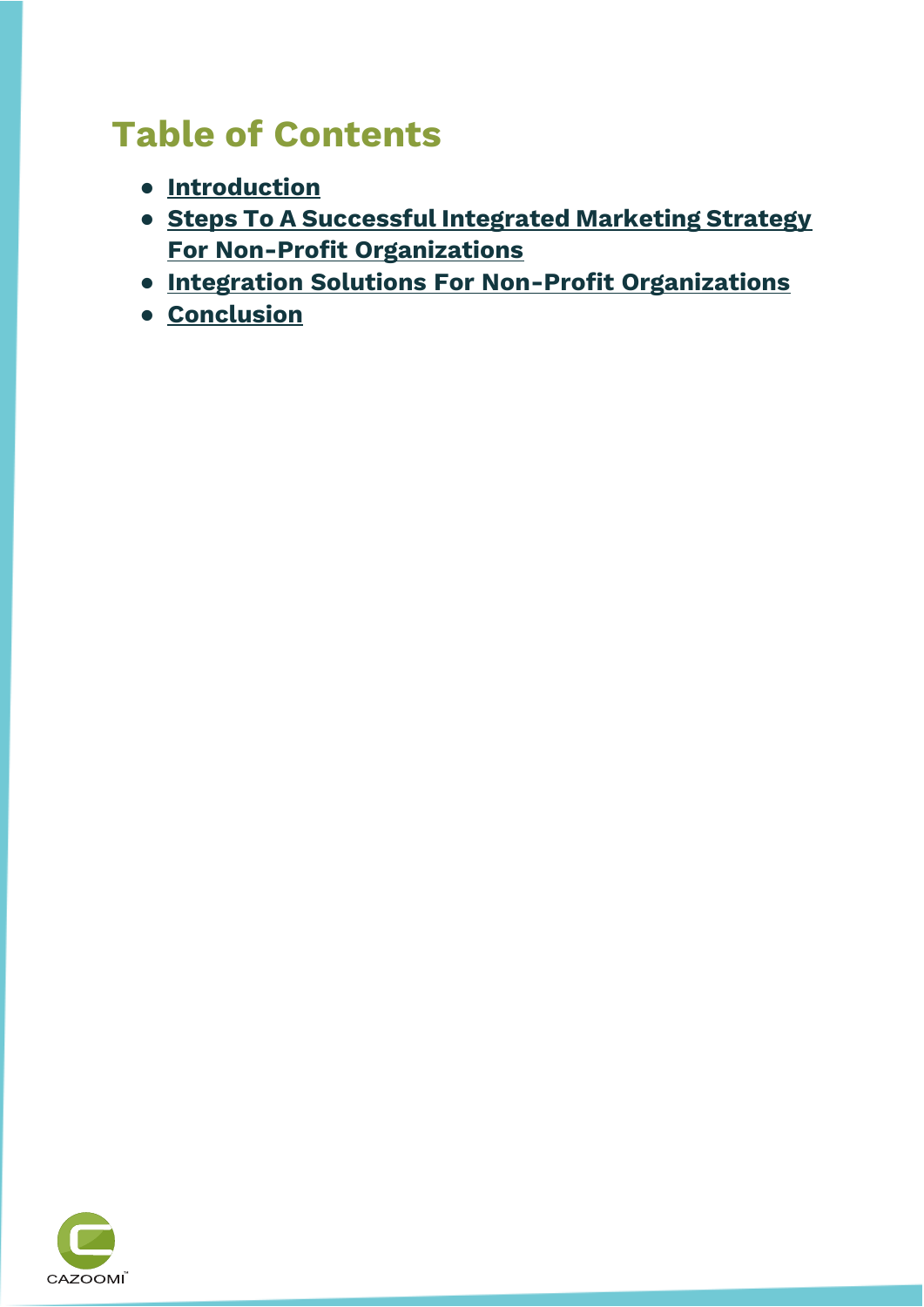## <span id="page-4-0"></span>**Introduction**

Consider the various ways people interact with your nonprofit. It is most likely through community events, social media, website, brick and mortar office, emails, or others.

There are also various ways people show support for your non-profit – subscribing to your newsletter is one of them. Facebook fans, recurring donors, one-time donors, and peer fundraisers are some of the things that typically rank high on any non-profit organization's metrics list.

But they can't all be put in the same category.

These donors offer to support your non-profit for various reasons. They, therefore, need to be treated differently. Integration solutions for non-profit organizations make this possible.

Integrated marketing helps you treat donors as individuals by considering what channel they use to interact with your non-profit organization, how they interact with it, and whether their support can continue and also increase in the process.

It gives your donors and supporters a seamless experience through the integration of all your marketing efforts. The different marketing efforts work together instead of acting individually to achieve your goals and get your supporters and donors where you want them.

Integrated marketing also helps you connect all your communication channels and manage them in one place. It lets you create a bridge that connects data from all your channels and ensures consistency in communication across all these channels.

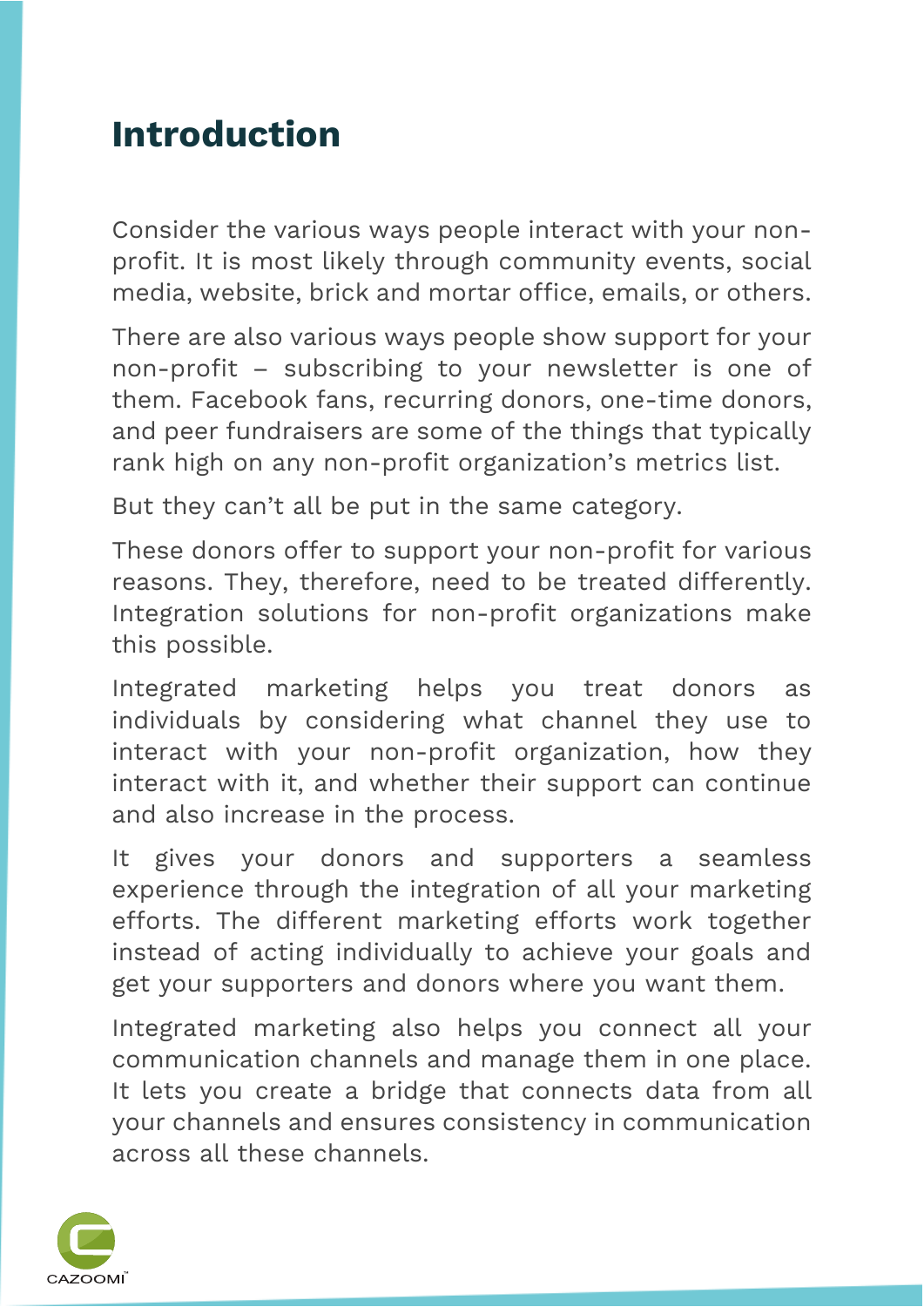When your communication uses a similar tone across channels, it can easily be recognized and associated with your non-profit by your donors and supporters. It allows you to focus on all your programs through an omnichannel effort. This coordination leads to higher retention rates and an increase in income.

#### Marketers using three or more channels in campaigns Customer Customer earn 90% higher customer retention rate for retention rate for retention than those using single-channel three or more single-channel campaigns. marketers channels 34.8% 66.12% Customer retention rate

### **Single-Channel vs Several Channels**

#### Image Source: Omnisend 3

Consider this example: your non-profit uses different channels of communication. You have a staff member who handles direct mail, one who creates adverts for print and TV, another who plans events, and a different one who handles social media.

Let's say you are planning a gala event. This means that each of these staff members must come up with messaging content and send it out to your donors and sponsors.

Your teams can't keep up with everything their colleagues are doing. Plus, they might be competing with each other.

As a consequence, your campaigns will use different messaging. Some of your potential donors might be omitted. Others might receive similar messages several times and get frustrated.

<sup>3</sup> <https://www.omnisend.com/blog/wp-content/uploads/2018/05/single-vs-multi.png>

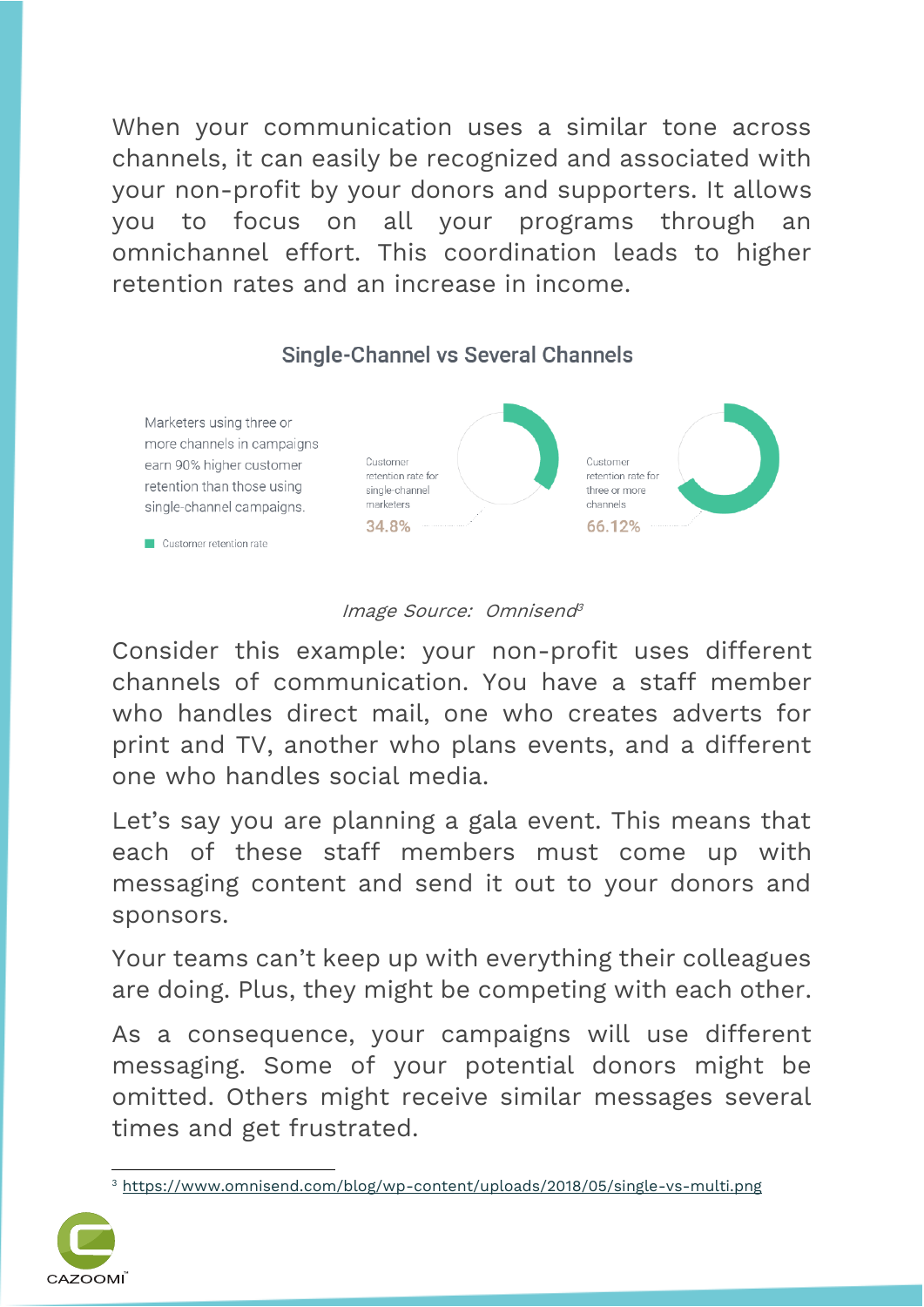Integrated marketing gets all staff members working together towards a common goal. They all have access to the same platform and can easily see what other teams are promoting and to whom.

It also ensures that they collaborate when creating messaging for events, fundraising activities, and marketing. Integrated marketing breeds a sense of cohesion, collaboration, and consistency. The team remains on the same page throughout their marketing efforts.

More importantly, your supporters aren't omitted, nor bombarded with messages about the same event.

Everybody wins.

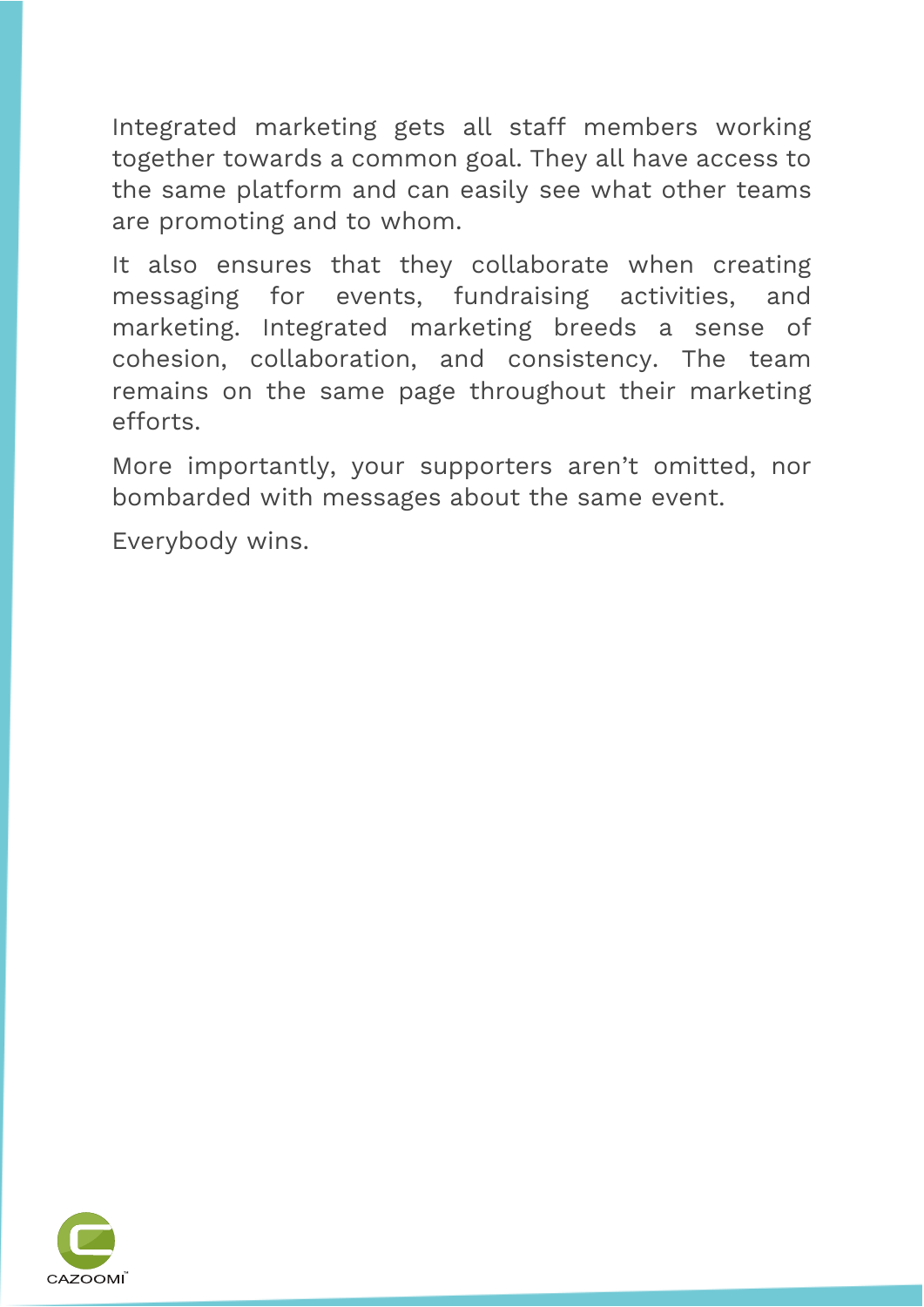# <span id="page-7-0"></span>**Steps To A Successful Integrated Marketing Strategy For Non-Profit Organizations**

### **Understand Your Audience**

The first step towards identifying your target audience is determining your organization's goal. What is your nonprofit trying to achieve right now? How much money do you need to raise? What is the objective of the campaign?

These goals may change from time to time depending on your niche, but they help you focus on the people who matter the most.

You cannot appeal to everyone. If you try to target everyone, you will end up reaching no one. Instead, locate your audience and define those you want to get support from.

It then becomes much easier to connect with them meaningfully and make the most of your fundraising efforts.

Next, segment your target audience using a CRM. This helps you divide your audience to different groups. Separating your contacts by lists and tags allows you to send relevant marketing messages to the right groups easily.

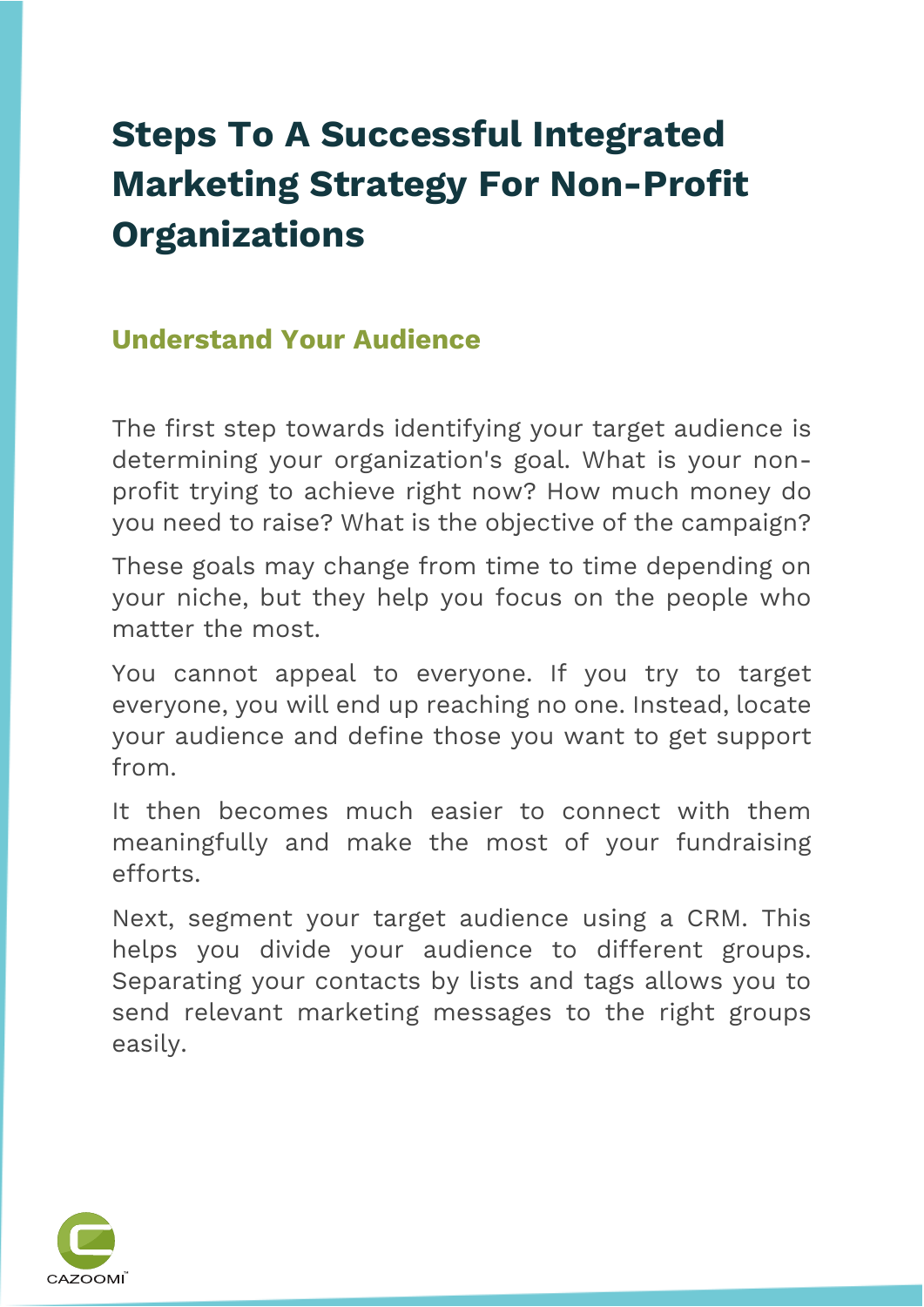Research shows that 64 percent of non-profits segment their communications. <sup>4</sup> This means that they can send personalized correspondences during fundraising.



## 64% of nonprofits are segmenting their communications.

### Image Source: Hubspot<sup>5</sup>

Define your audience needs and prioritize them, depending on your goals. Your audience should include supporters, donors, and end consumers. When you have these audiences defined, it becomes easy to also tailor specific parts of your website to each of them.

You don't want your audience spending too much time trying to find what they want on your website. Make it easy for them, and you will definitely see your bounce rate reduce significantly.

To determine your audience, you need to do some research. Get started by considering these handy tactics that can help you to determine your audience:

● Use Facebook and Google Analytics to analyze visitors of your site. What pages did they visit? Which

<sup>5</sup> <https://blog.hubspot.com/marketing/data-how-nonprofits-segment-communications>



<sup>4</sup> <https://blog.hubspot.com/marketing/data-how-nonprofits-segment-communications>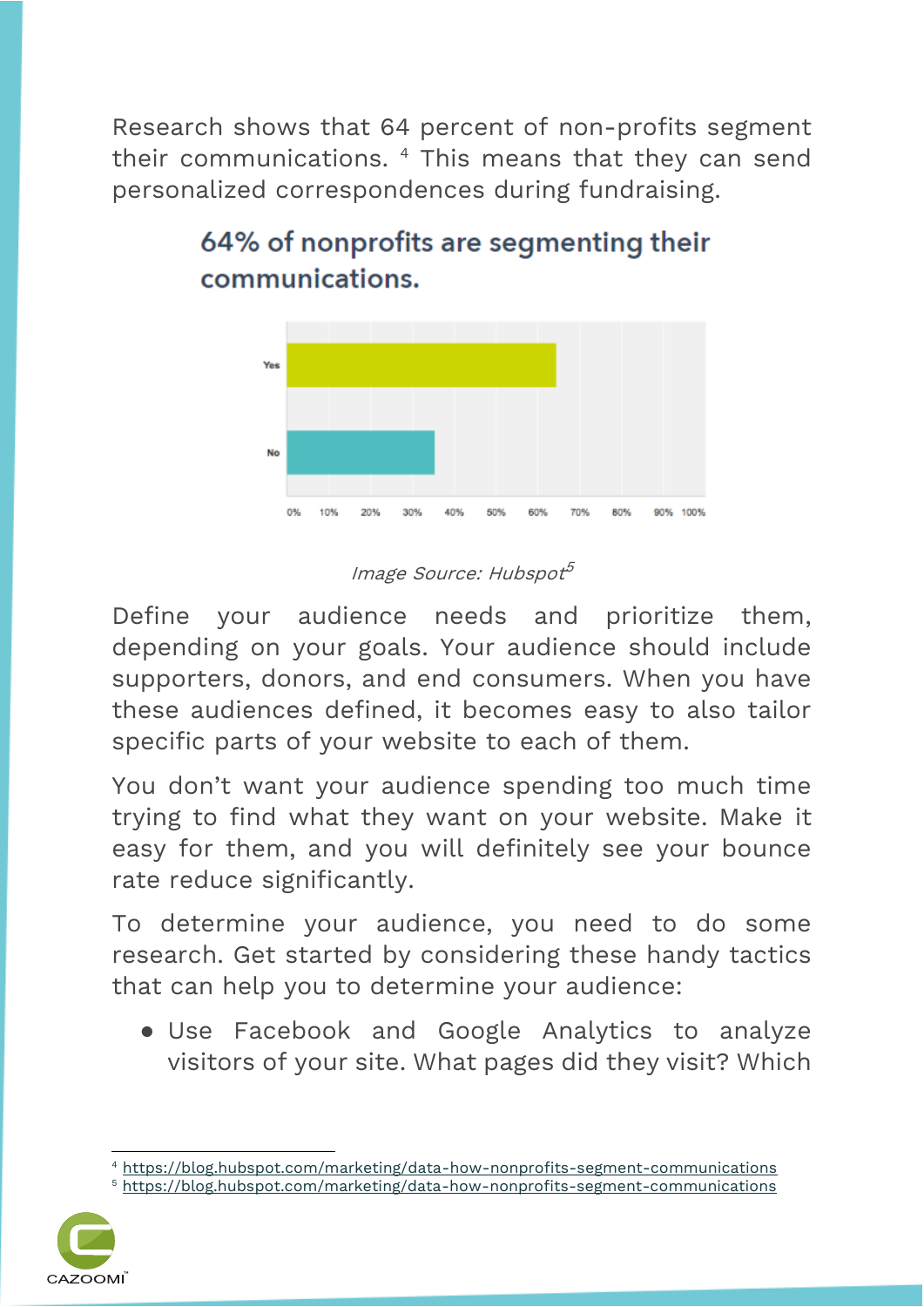posts did they like or share? What programs appeal to them?

- Use a donor survey or hold interviews with donors to know what they consider important, why they donate to your organization, and what channels they prefer for communication.
- Hire a market research professional.
- Provide polls to past and present members.
- Talk to or call volunteers and donors.

Once you have determined the right audience, segment them using demographics (sex, age, nationality, education) and psychographics (values, habits, hobbies). The information you gather will ensure you are not guessing when creating experiences for your target audience.

Build an audience persona - a fictionalized version of your primary target audience. Doing this allows you to tailor marketing efforts, centralize, and organize your content strategy. It also allows you to adjust your messaging and website design.

Remember that the persona changes with each shift in goal. You, therefore, need to readjust them each time your goals change.

Your target audience will shape what you say, where you say it, and how you do it. An audience persona allows you to outline the target audience and refine your marketing strategy.

Having a refined marketing strategy ensures good customer experiences, leading to increased revenue.

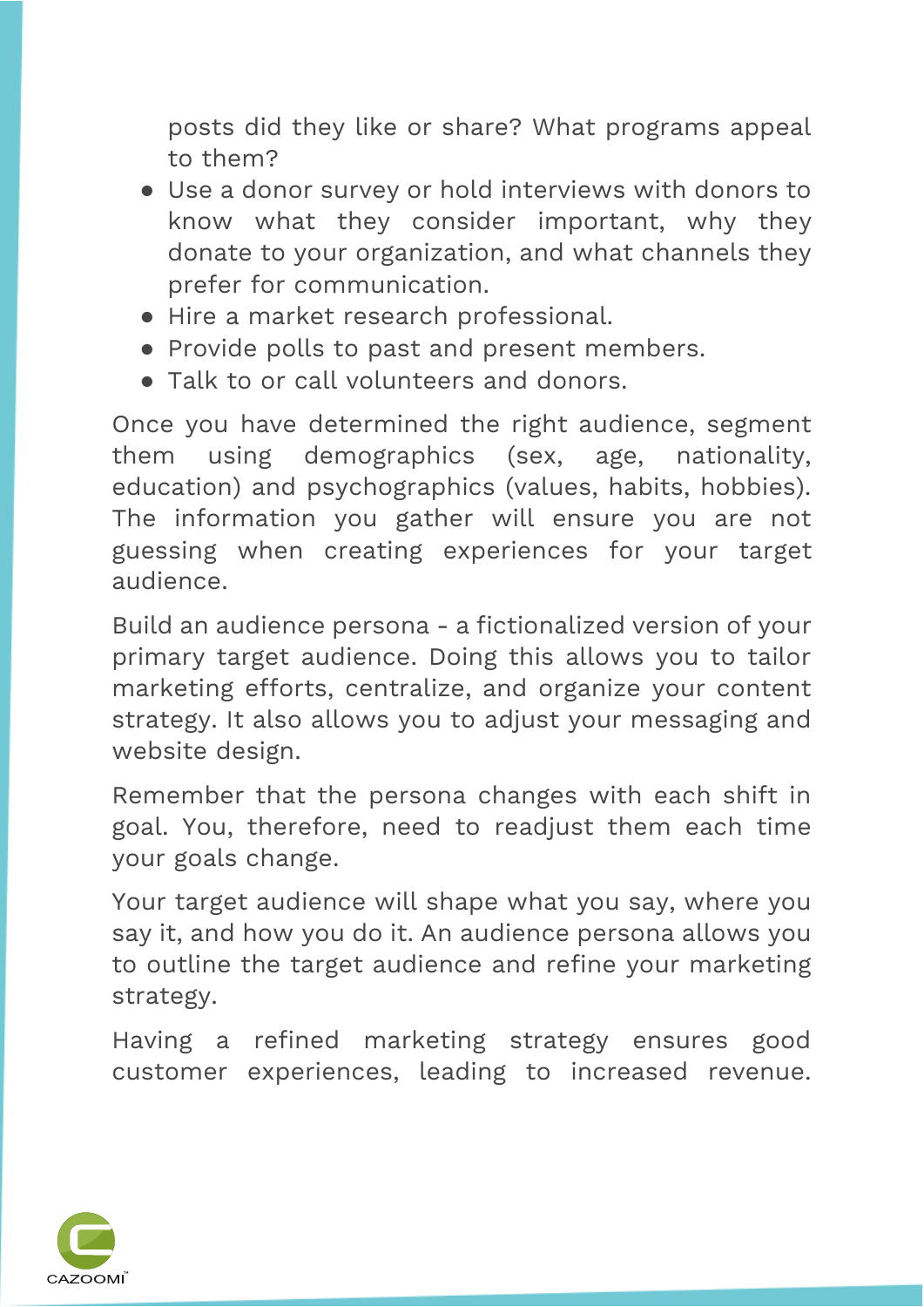Sixty-five percent of audiences find a positive experience more influential than great advertising. <sup>6</sup>

## **1. Identify and Understand Your Communication Channels**

A huge part of successful integrated marketing is crosspromotion which requires a thorough understanding of communication channels. It requires constant communication with the target audience, both offline and online.

As a non-profit organization, your primary communication channels will be a mix of email, direct mail, website, blog, social media, print marketing, PR/media relations, brick & mortar office, and in-person events.



Image Source: Non-profit Marketing Guide 7

Consider the strengths and weaknesses of each channel and how it will help you reach your target audience. Concentrate on channels that will be more effective and

<sup>7</sup> [https://www.nonprofitmarketingguide.com/blog/2016/01/05/the-2016](https://www.nonprofitmarketingguide.com/blog/2016/01/05/the-2016-nonprofit-communications-trends-report-infographic/) [nonprofit-communications-trends-report-infographic/](https://www.nonprofitmarketingguide.com/blog/2016/01/05/the-2016-nonprofit-communications-trends-report-infographic/)



<sup>6</sup> <https://www.superoffice.com/blog/customer-experience-statistics/>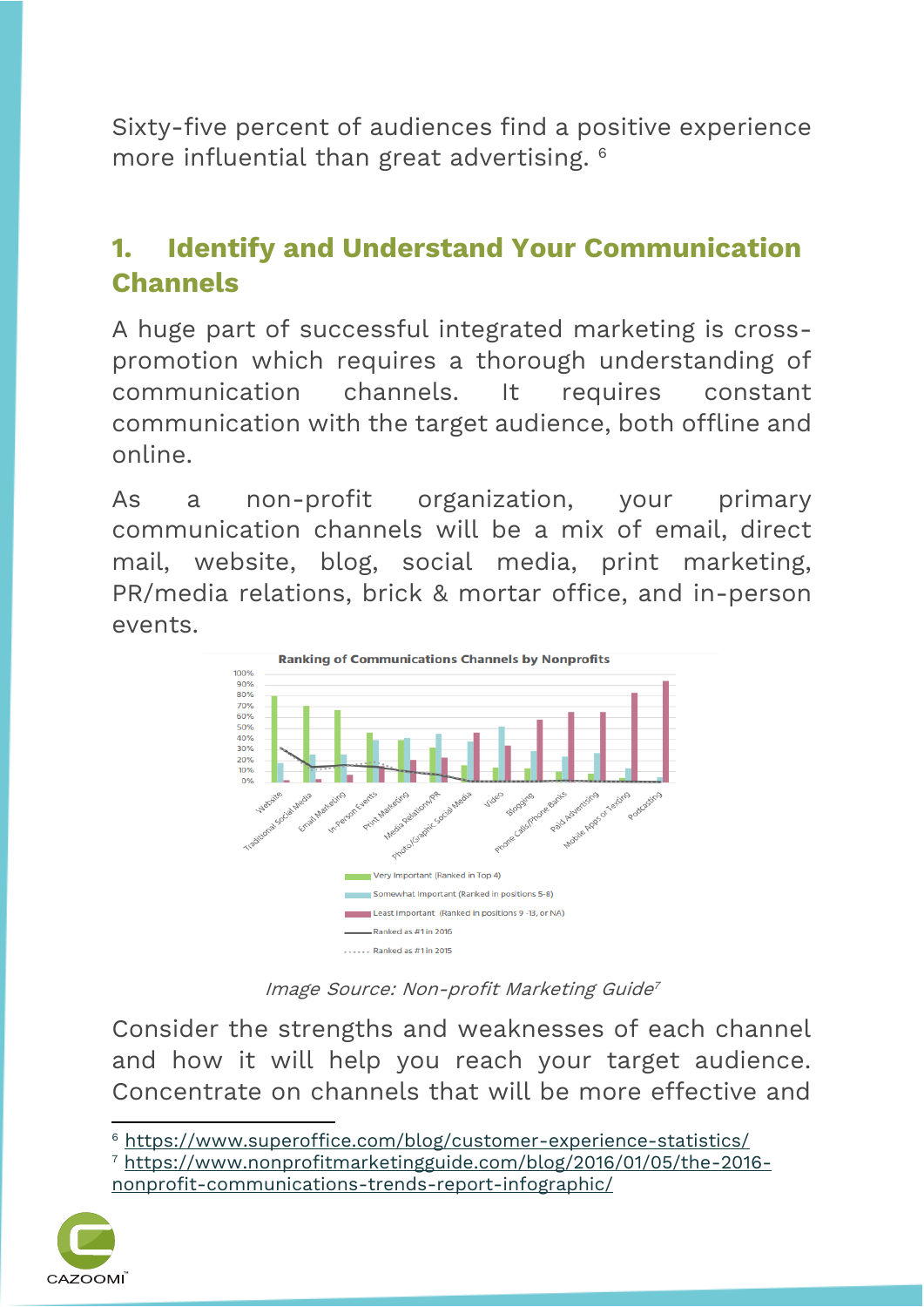profitable. If your audience is not on Twitter, then simply don't use it. Instead, select channels that will ensure greater success.

Use analytics tools to check up on your campaigns and how they are performing. Non-profit reporting apps can help you to determine what channel is working better and understand how and why one of them is not working. These reports then help you recalibrate your campaigns to ensure effectiveness.

## **2. Generate Consistent and Compelling Content**

Ensure that communication on all your channels is clear, compelling, and consistent. Make sure that your messaging aligns with the attitudes and behavior of your target audience.

An effective integrated campaign will span through different customer touchpoints. It will help you deliver customized and consistent messaging to your donors and sponsors.

When reaching the target audience through different channels, it's imperative to have a consistent brand identity in terms of logo, photos, graphics, and colors. Brand consistency leads to a 23 percent increase in  $r$ evenue  $8$ 

It determines the brand's revenue since it affects how the organization generates leads and nurtures them, and communicates with customers. Research shows that color alone increases brand recognition by 80 percent! 9

<sup>9</sup> <https://digitalcommons.tourolaw.edu/lawreview/vol27/iss2/9/>



<sup>8</sup> [https://www.lucidpress.com/pages/resources/report/the-impact-of-brand](https://www.lucidpress.com/pages/resources/report/the-impact-of-brand-consistency?source=blog)[consistency?source=blog](https://www.lucidpress.com/pages/resources/report/the-impact-of-brand-consistency?source=blog)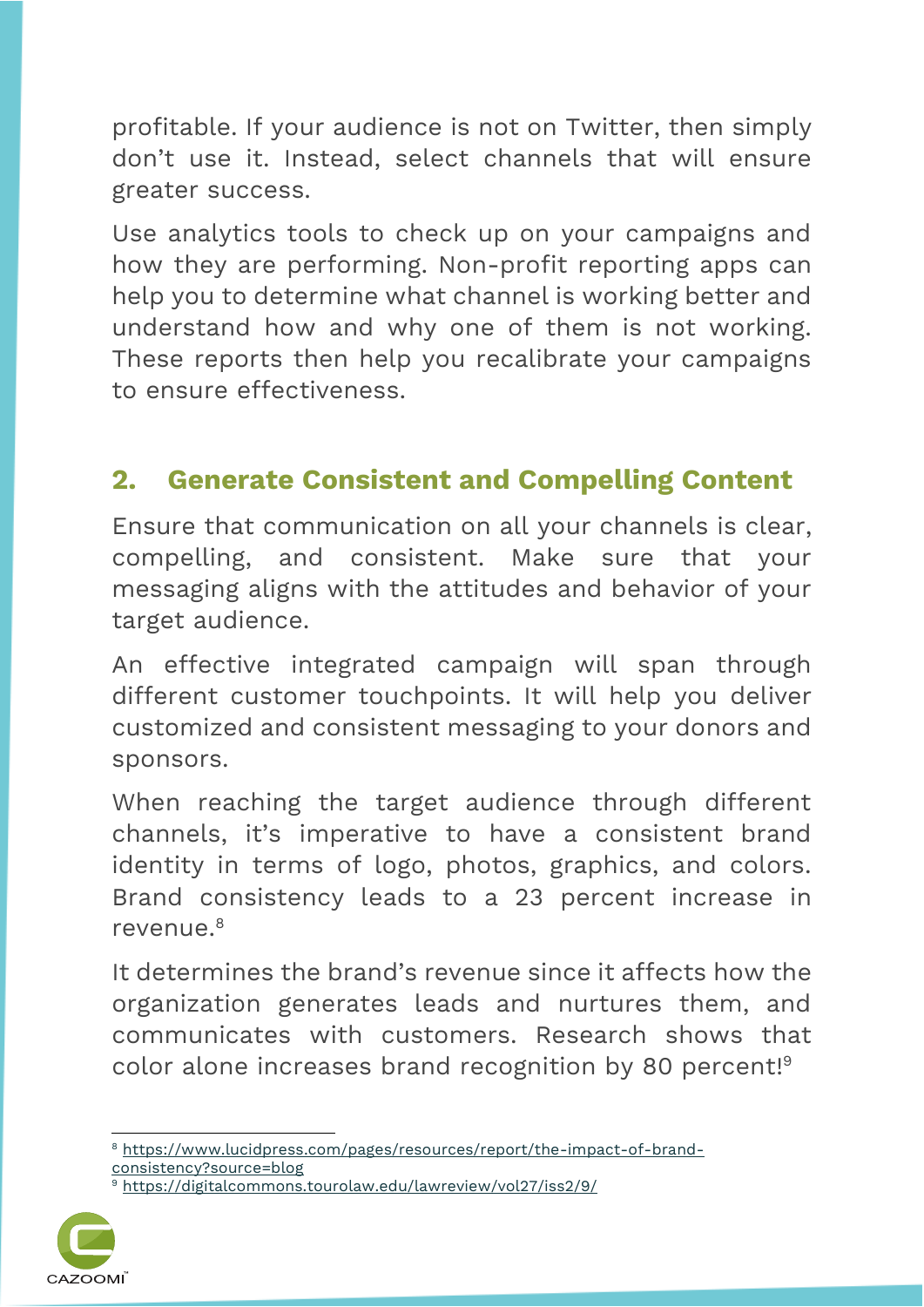#### **Impact of Brand Consistency on Selected Brand Roles**



Image Source: Lucidpress 10

Consistency ensures that your audience becomes accustomed to your voice and that they can identify key messages. They understand what your organization is about, what your goals are, and why they should support your cause.

Once you have generated compelling content, think of ways to use it across your different channels, including social media posts, email campaigns, blog posts, infographics, video, and so many more.

Check that every piece of content you develop can be repurposed to suit different channels. For example, you can use an infographic as different posts on your Twitter or Facebook pages.

<sup>&</sup>lt;sup>10</sup> [https://www.lucidpress.com/pages/resources/report/the-impact-of-brand](https://www.lucidpress.com/pages/resources/report/the-impact-of-brand-consistency?source=blog)[consistency?source=blog](https://www.lucidpress.com/pages/resources/report/the-impact-of-brand-consistency?source=blog)

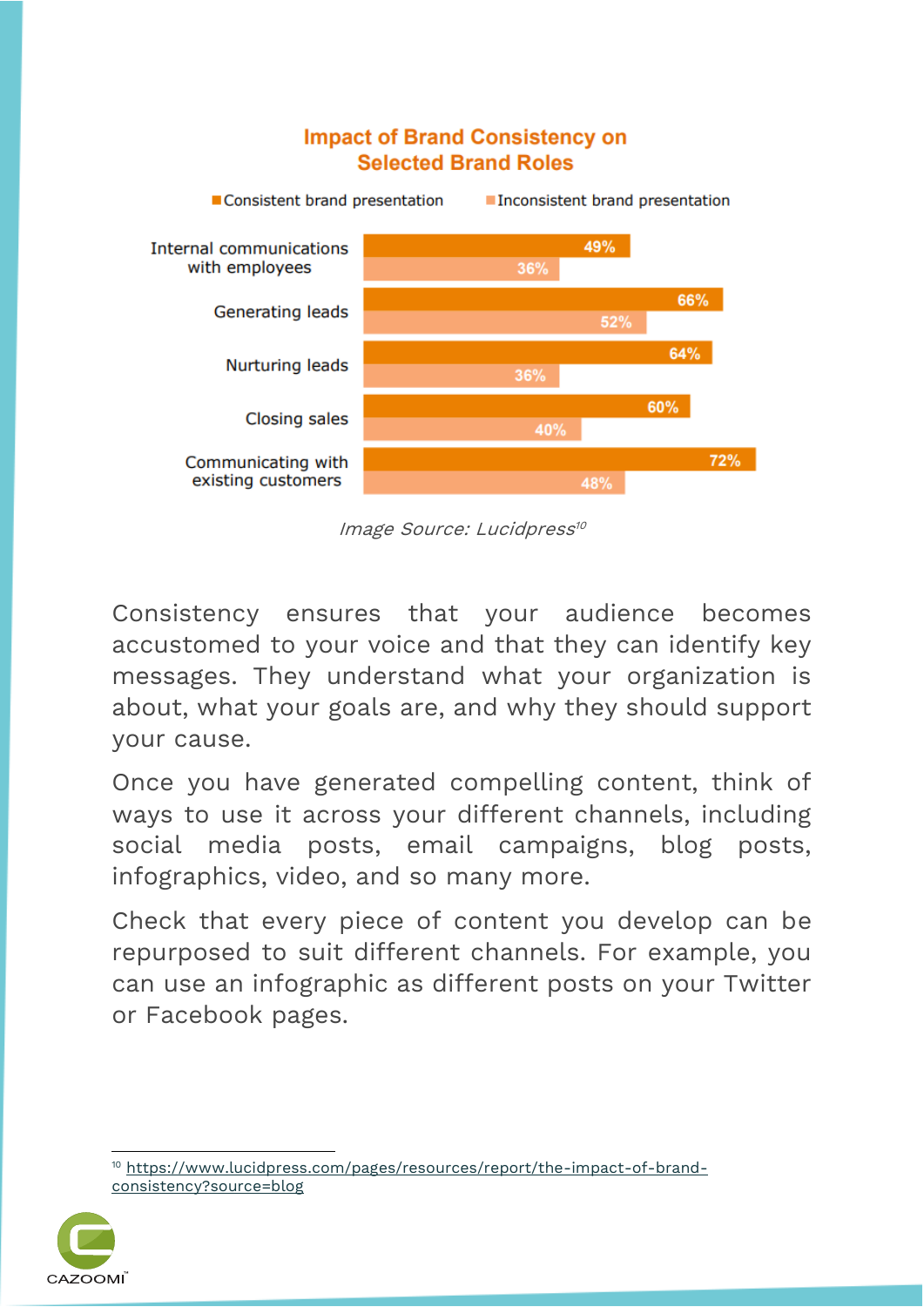Repurposing allows you to maximize the use of the content you create, leading to increased reach and enhanced brand awareness.

Your message should also be set up to drive traffic to your target channel. Create backlinks using your best performing online content to drive traffic to your desired channels. You can link to your website or your social media profiles, depending on your campaign goal.

Include links to your different channels so that the target audience can connect easily with your brand and spread the word. For example, your website should have links to your social media channels.

For effective integrated marketing, ensure the usernames and URLs are similar. For example, if your non-profit is called Save the Fish, then you can use @SavetheFish and SavetheFish.com. Your campaigns should also use the same phrases and keywords.

Your content should help you stand out from the competition. Be different by ensuring the content you generate is interesting and engages your target audience.

### **3. Come Up with a Communication Plan**

Once you have determined your channel, messaging, and audience, develop a plan to help you execute the marketing tactics that appeal best to your target audience.

For example, if you're targeting baby boomers, consider Facebook, fundraising events, or direct mail. If you're targeting millennials, consider Instagram or text.

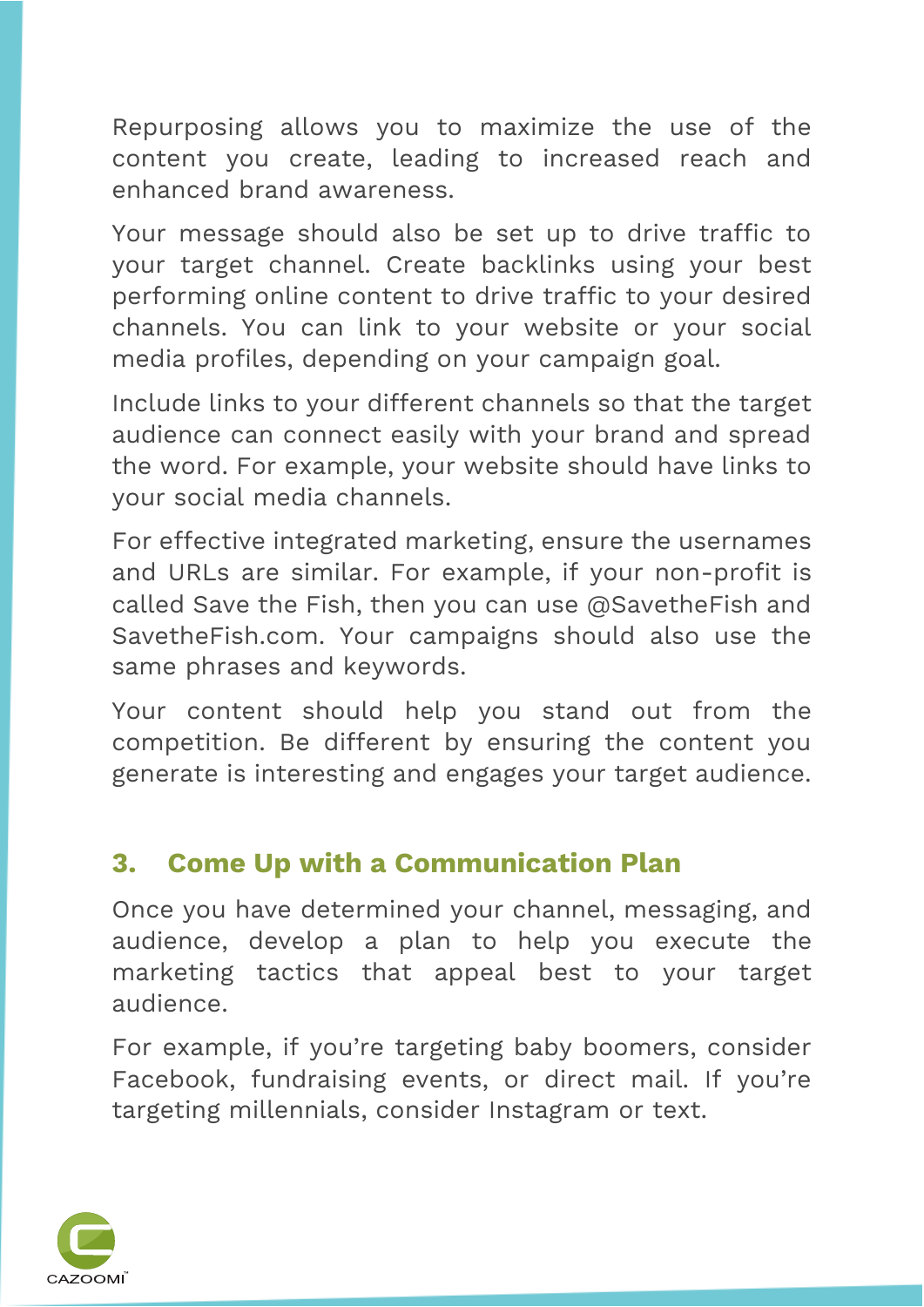#### **GLOBAL TRENDS IN GIVING BY GENERATION**

| <b>MILLENNIAL DONORS WORLDWIDE</b>                                                      | <b>GEN X DONORS WORLDWIDE</b>                                                           | <b>BABY BOOMER DONORS WORLDWIDE</b>                                                  |
|-----------------------------------------------------------------------------------------|-----------------------------------------------------------------------------------------|--------------------------------------------------------------------------------------|
| <b>PREFER TO GIVE</b>                                                                   | <b>PREFER TO GIVE</b>                                                                   | <b>PREFER TO GIVE</b>                                                                |
| Online (credit/debit card) 55%                                                          | Online (credit/debit card) 55%                                                          | Online (credit/debit card) 54%                                                       |
| 14%<br><b>Foll</b> Cash                                                                 | 11 Bank/Wire Transfer<br>12%                                                            | <b>ES</b> Direct Mail/Post<br>19%                                                    |
| <b>Bank/Wire Transfer</b><br>11%<br>fft.                                                | 10%<br><b>ISI</b> Cash                                                                  | fft Bank/Wire Transfer<br>10%                                                        |
| 9%<br>PayPal<br>в                                                                       | <b>B</b> PayPal<br>10%                                                                  | 8%<br><b>图 PayPal</b>                                                                |
| <b>MOST INSPIRED TO GIVE BY</b>                                                         | <b>MOST INSPIRED TO GIVE BY</b>                                                         | <b>MOST INSPIRED TO GIVE BY</b>                                                      |
| <b>Social Media</b><br>39%                                                              | <b>Social Media</b><br>33%                                                              | 33%<br><b>Email</b>                                                                  |
| 23%<br>Email                                                                            | 26%<br>Email                                                                            | Social Media<br>19%                                                                  |
| 20%<br>Website                                                                          | 19%<br>Website                                                                          | <b>Direct Mail/Post</b><br>18%                                                       |
| Direct Mail/Post<br>6%                                                                  | Direct Mail/Post<br>0%                                                                  | Website<br>16%                                                                       |
| 40% of Millennial donors are enrolled in<br>40% a monthly giving program                | 49% of Gen X donors are enrolled in a<br>49% monthly giving program                     | of Baby Boomer donors are<br>49% enrolled in a monthly giving<br>program             |
| 26% give tribute gifts                                                                  | 31% give tribute gifts                                                                  | 41% give tribute gifts                                                               |
| 46% donate to crowdfunding campaigns                                                    | 45% donate to crowdfunding campaigns                                                    | 35% donate to crowdfunding campaigns                                                 |
| 15% gave on #GivingTuesday 2017                                                         | 14% gave on #GivingTuesday 2017                                                         | 15% gave on #GivingTuesday 2017                                                      |
| give through Facebook<br>16%<br><b>Fundraising Tools</b>                                | give through Facebook<br><b>Fundraising Tools</b>                                       | give through Facebook<br>21%<br><b>Fundraising Tools</b>                             |
| 64% volunteer locally, 9%                                                               | 64% volunteer locally, 8%                                                               | volunteer locally, 9%<br>71%<br>internationally                                      |
| 55% attend fundraising events                                                           | 56% attend fundraising events                                                           | 58% attend fundraising events                                                        |
| regularly vote, 32% attend marches<br>87%<br>and protests, 73% sign online<br>petitions | regularly vote, 26% attend marches<br>91%<br>and protests, 72% sign online<br>petitions | regularly vote, 24% attend marches<br>96% and protests, 71% sign online<br>petitions |

Image Source: Trends in Giving Report 11

It's also important to choose the type of content that will have the most impact. Use the best CRM for non-profit organizations to determine how often your target audience wants to receive messages.

Some of the non-profit CRM features include letting you know how often your audience visits your website, reads emails, and engages with you on your social media channels.

This information will help you send content frequently enough without overwhelming your donors or sponsors. One of the benefits of using a CRM for your non-profit is that you get the insights you need to help you make decisions based on your audience needs.

<sup>11</sup> <https://givingreport.ngo/>

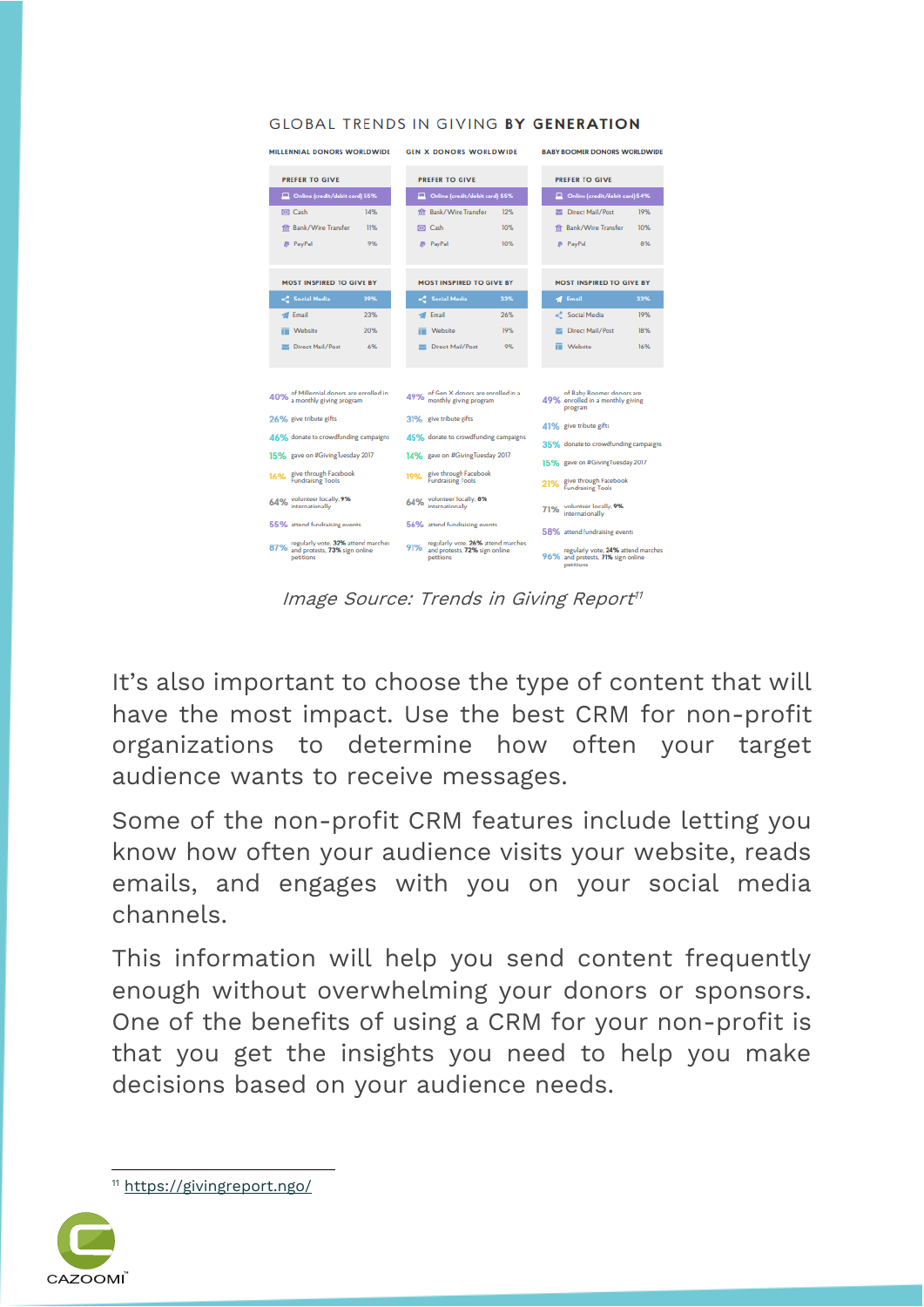### **4. Understand Your Audience's Decision-Making Process**

A donor journey map describes the donor's experience by identifying interactions with your program, their goals, emotions, and expectations. The journey describes what happens from awareness to consideration, research, and intent.

The donor journey defines what a donor goes through and assists you in visualizing their point of view so that you can optimize their experience. Cohort3 describes the donor journey in six layers.



Image Source: Cohort 3 12

The audience layer represents your audience persona. The giving stages describe the donor experience during the donation process. They depend a lot on context, so be extra careful with them.

According to Cohort3, doing research before mapping out the sequence is extremely important. Audiences are

<sup>12</sup> <https://www.cohort3.com/donor-journey-mapping-playbook>

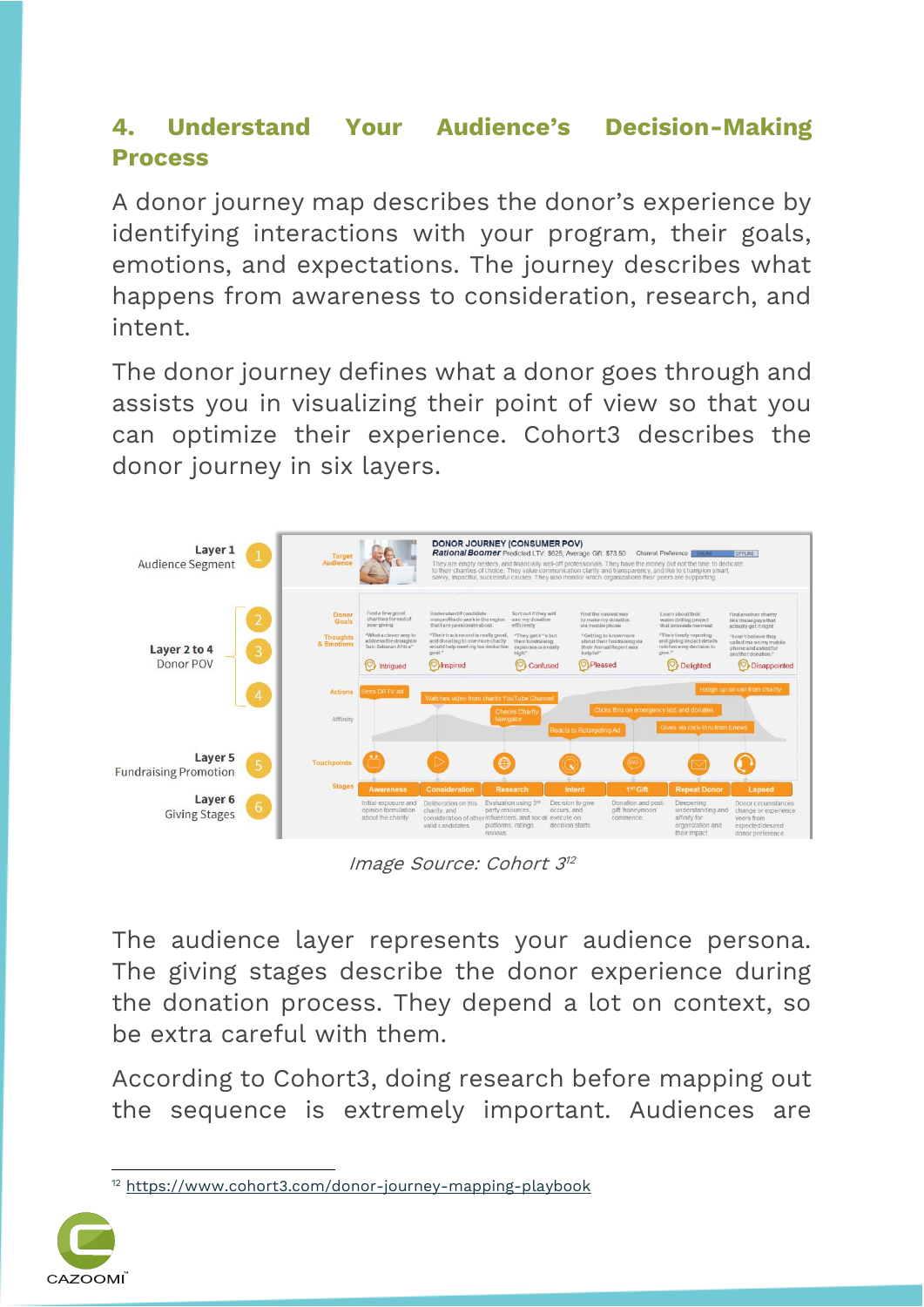unique, and some can accelerate from one stage to the next, while others can skip or loopback.

The donor journey map will help you:

- Understand the donor experience across all touchpoints.
- Align your teams so that they understand the donor's point of view, leading to an optimized collaborative experience.
- Map fundraising data, technology, and internal processes so that the donor stays connected to the experience.
- Identify and prioritize opportunities that improve donor experience and drive more value.
- Listen and measure performance throughout donor touchpoints and stages.
- Visualize the future to improve the designs and optimize future fundraising experiences.

During the donor journey, ensure you can guide the donors or sponsors along the stages seamlessly. For example, if their entry point was Facebook or Twitter, usher them through the stages based on their entry point until they donate. After the donation, continue your messaging to make them recurring donors.

Integrated marketing makes this simple since you can move the donor through each stage, even if they change channels. You can even automate the process so that it seamlessly guides the donor through the stages.

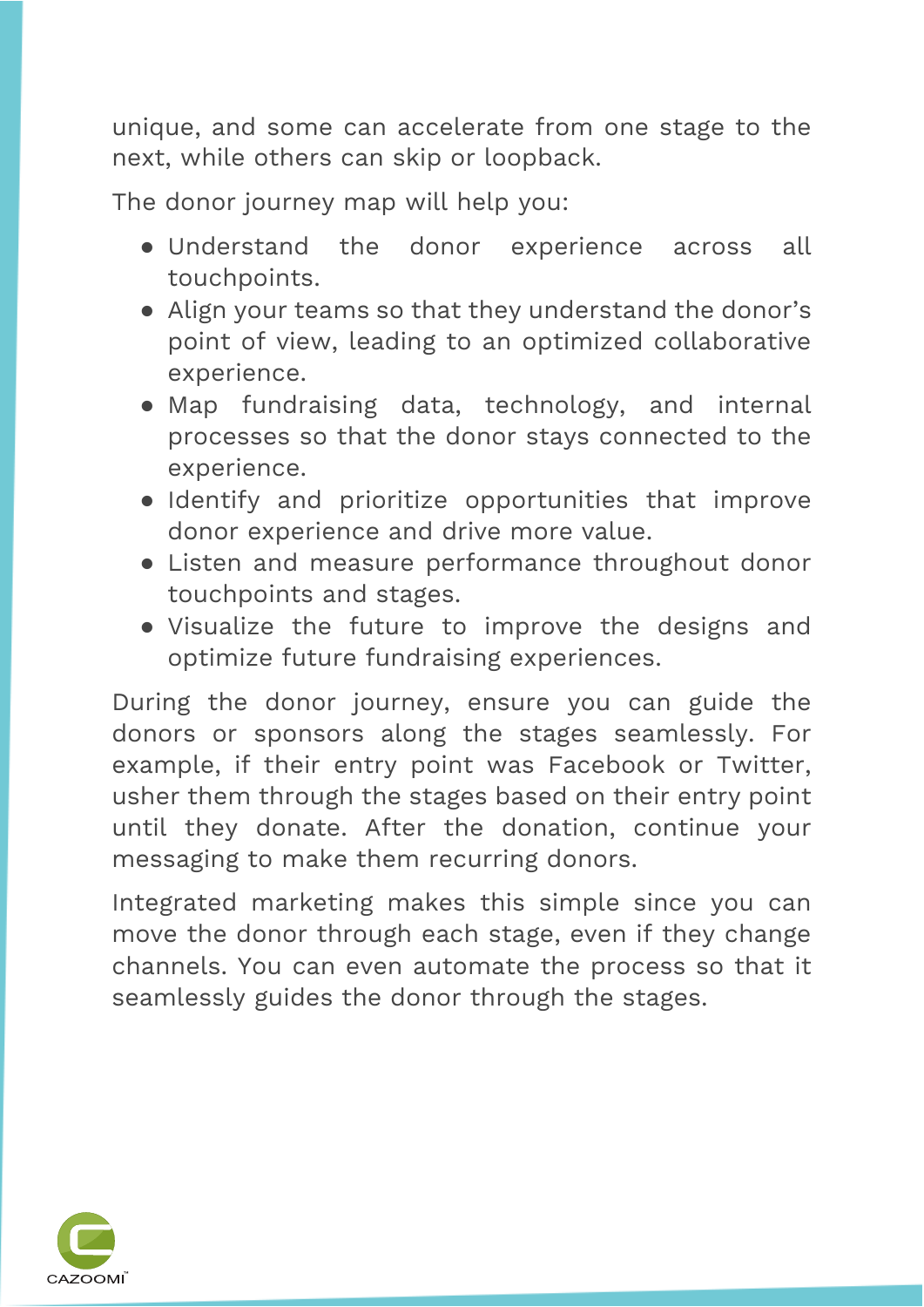### **5. Be Logical**

A successful campaign needs logic. Make sure that everything in the campaign makes sense and that it leads towards achieving a certain goal.

Think about the channels you will use and the messaging. Align the right audience to the right platform to ensure you meet your objectives.

It's also important to ensure that the different teams working on the campaigns collaborate. The teams should be reading from the same scripts, with each member aware of the campaign objectives.

Regular meetings will ensure that the campaign runs smoothly. You understand what's working, what's not, and discuss solutions to ensure the campaign remains on course.

Once implemented, an integrated marketing strategy will help you find your target audience, find relevant channels, and craft compelling content that is engaging and interesting for your audience to act.

According to research, 72 percent of customers expect and appreciate an integrated marketing approach.<sup>13</sup>

<sup>13</sup> [http://www.imcstrategies.net](http://www.imcstrategies.net/)

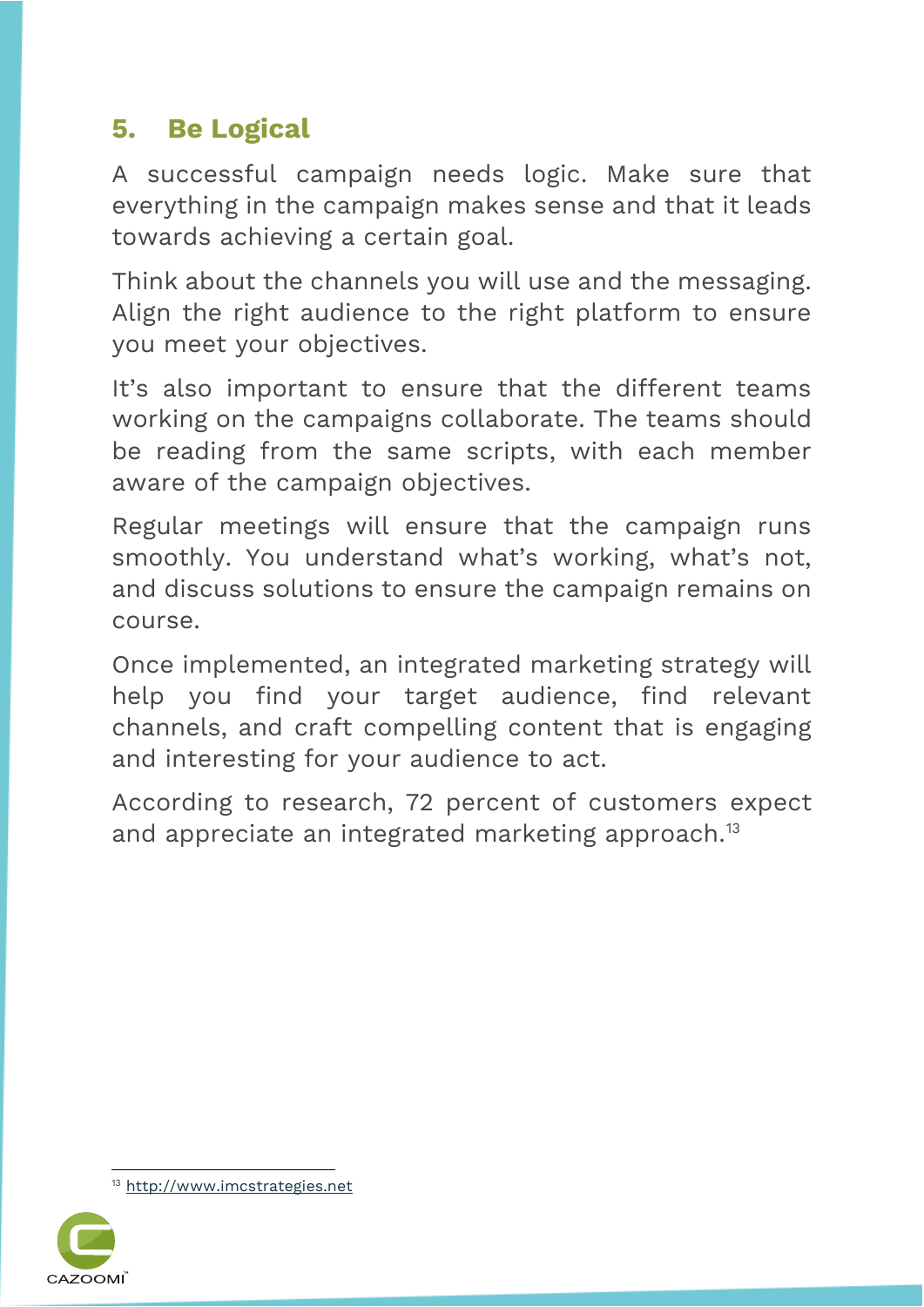

Image Source: IMC strategies 14

## **6. Track and Adjust**

Keep monitoring your audience's needs to ensure the strategy is comprehensive and result-driven. Ensure you produce engaging content that intrigues and encourages them to donate or fund your program.

An integrated effort will require analytics to show if you are getting the desired results or not.

<sup>14</sup> [http://www.imcstrategies.net](http://www.imcstrategies.net/)

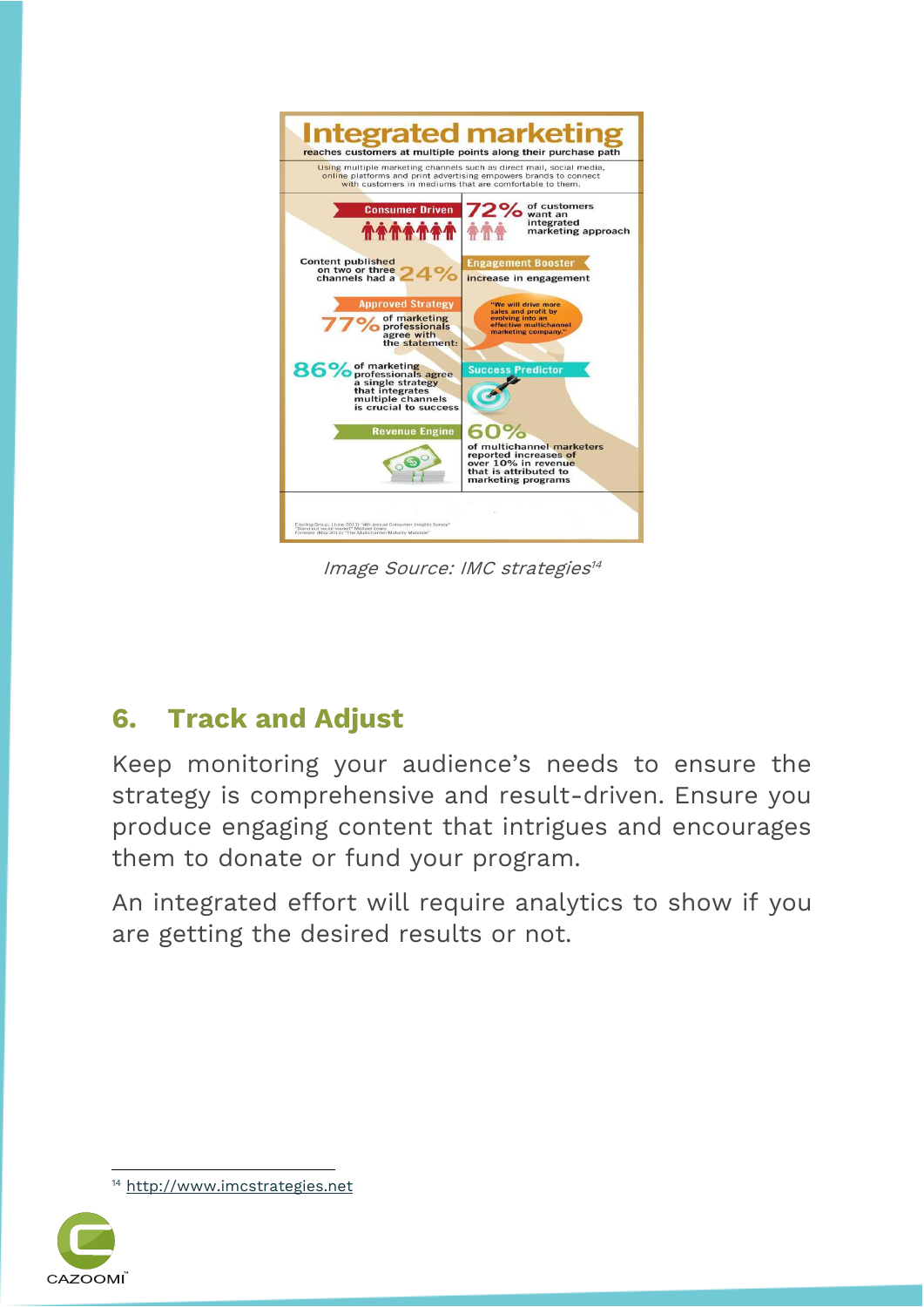## <span id="page-19-0"></span>**Integration Solutions for Non-Profit Organizations**

Non-profit organizations now have access to technologies that enable them to manage everything, from how they handle finance and operations to how they interact and connect with their audience.

There are many options available for non-profit organizations, from the most basic CRMs to platforms designed specifically for them. Cloud solutions have become important for non-profits since they cut administrative costs and help them operate more efficiently.

Research shows that 63 percent of non-profits use operational software to track data, report, and measure performance.<sup>15</sup> It's an easy way to help your supporters begin and continue with the donor journey.

It gets hard, once the non-profit begins to grow, to nurture every lead. With technology, it becomes easier.

For example, with marketing automation software, you can map out a supporter's journey using their email addresses and guide them through it with little or no human intervention.

According to research, cloud services have become essential with 75 percent of those in the survey, indicating they use them for at least three purposes,

<sup>15</sup> [https://www.nonprofitpro.com/resource/operational-software-in-the-non-profit](https://www.nonprofitpro.com/resource/operational-software-in-the-non-profit-industry/)[industry/](https://www.nonprofitpro.com/resource/operational-software-in-the-non-profit-industry/)

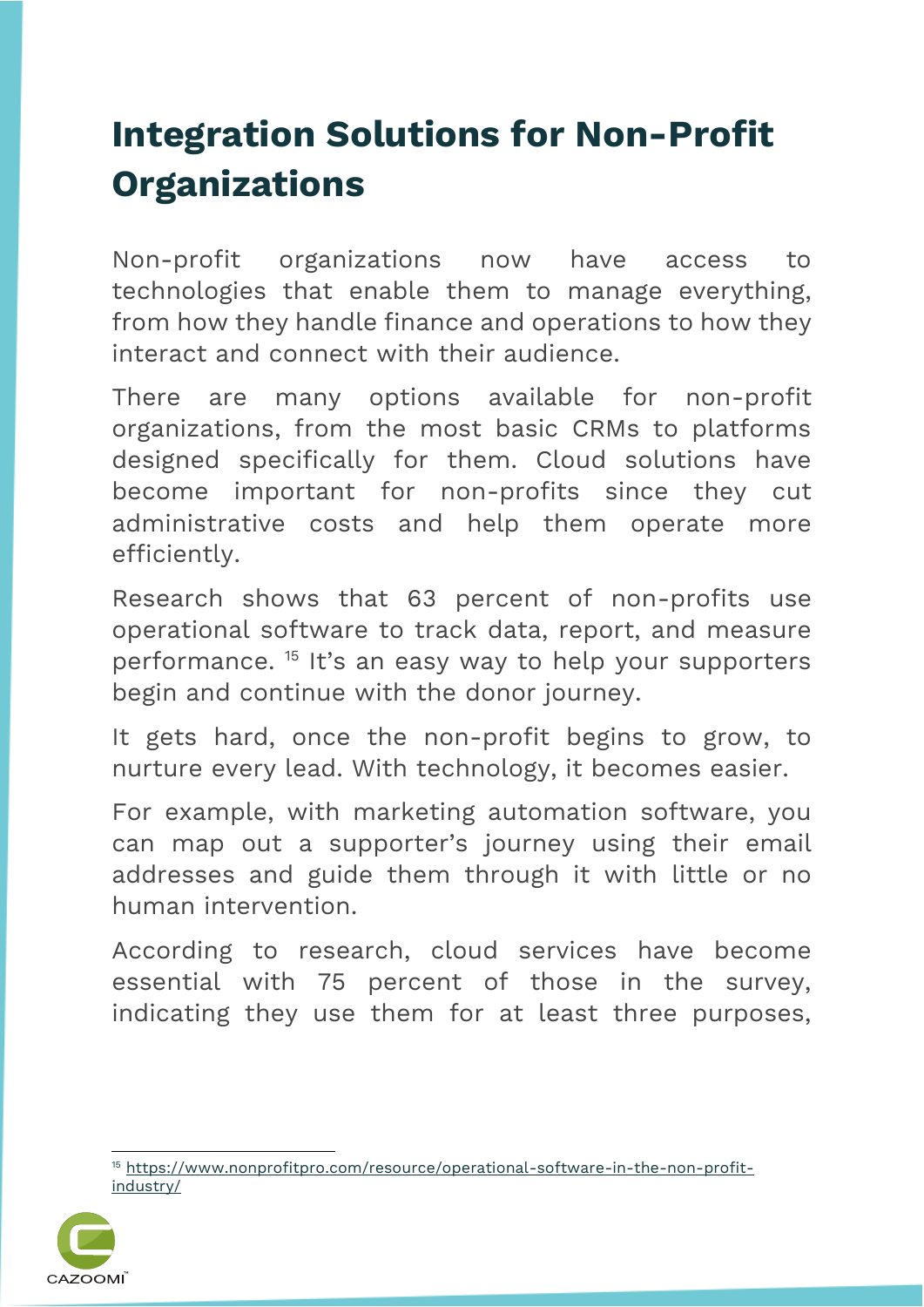including data storage, donor and event management, and document storage.<sup>16</sup>

When questioned about the benefits, most named ease of access in terms of collaboration, mobility, remote access, and regional issues at 40 percent. <sup>17</sup> They also mentioned improved performance in terms of flexibility, speed, consistency, reliability, efficiency, security, and support.





**OFFEN STATE OF THE NONPROFIT CLOUD REPORT | AUGUST 2018** 

Image Source: NTEN $^{\rm 18}$ 

<sup>&</sup>lt;sup>18</sup> [https://www.nten.org/article/more-nonprofits-moving-to-the-cloud-but-challenges](https://www.nten.org/article/more-nonprofits-moving-to-the-cloud-but-challenges-remain/)[remain/](https://www.nten.org/article/more-nonprofits-moving-to-the-cloud-but-challenges-remain/)



<sup>16</sup> [https://www.nten.org/article/more-nonprofits-moving-to-the-cloud-but-challenges](https://www.nten.org/article/more-nonprofits-moving-to-the-cloud-but-challenges-remain/)[remain/](https://www.nten.org/article/more-nonprofits-moving-to-the-cloud-but-challenges-remain/)

 $17$  Idem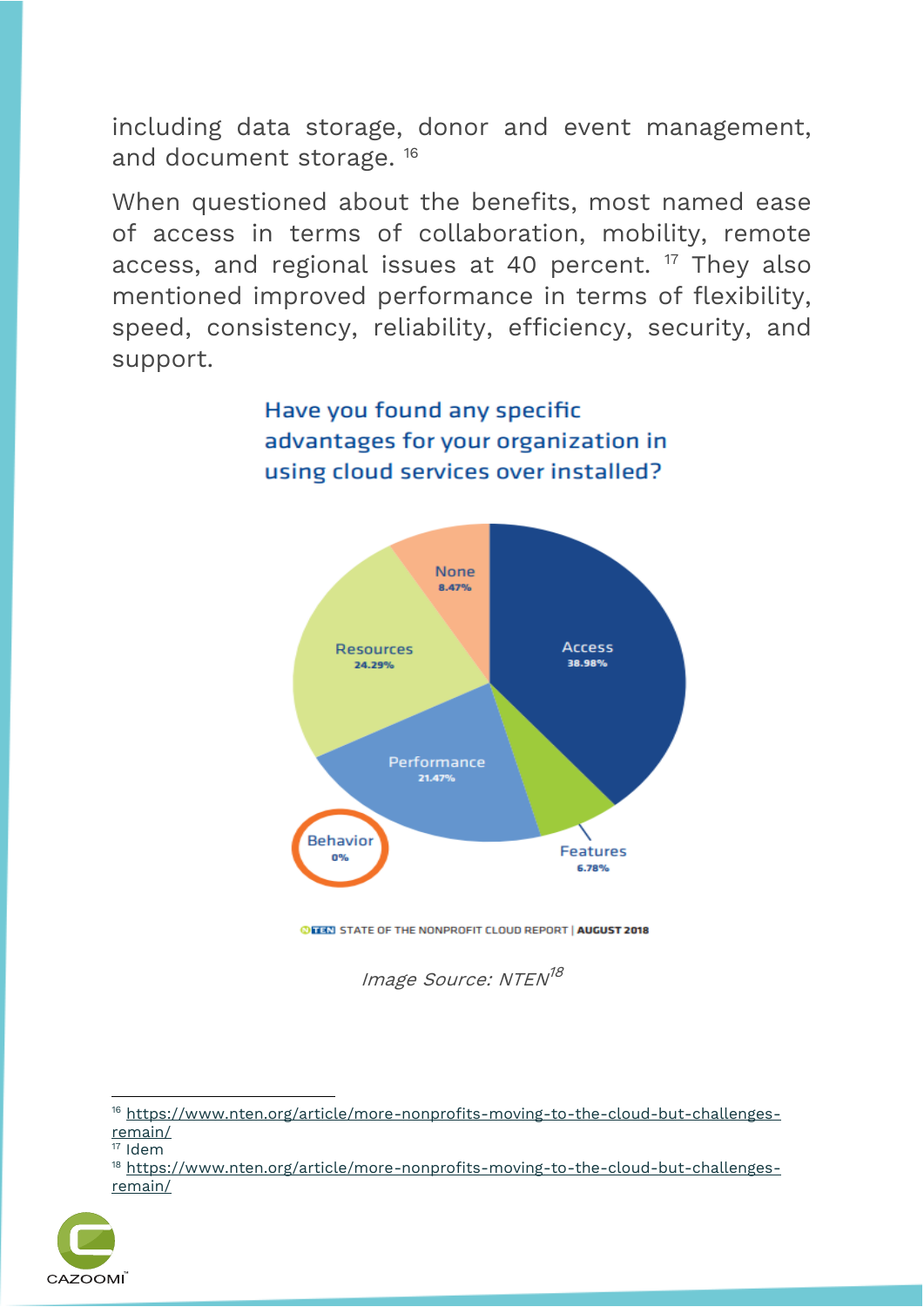Most non-profit organizations use cloud technology like Salesforce, Dynamics 365, Mailchimp, Eventbrite, and so many more. It allows them to have targeted products for their donors, fundraising, and pledge management.

These solutions help your non-profit handle activities like:

- Event management
- Marketing campaigns aimed at motivating donors, creating brand awareness and increasing reach
- Nurturing leads and keeping track of them
- Sending thank-you notes
- Refining the donor lists for every campaign goal

However, while most of these solutions are great in their space, it becomes hard to leverage their maximum value. Some of the reasons for this include:

- **High administrative costs:** with all the different solutions to handle operations, you will need more staff and time to copy data manually from one to the other.
- **Poor donor experiences:** today's audience is all about the experience. 67 percent of them churn due to bad experiences. Of this, 1 out of 26 will complain, while 91 percent of the unhappy audiences will leave without even saying goodbye.<sup>19</sup> However, if you integrate an email marketing software like Mailchimp to your CRM, you can avoid sending the wrong messages to audiences and determining them to rage quit.
- **Lack of proper software utilization**: all your solutions will provide you with good data, but do you have real-time visibility? According to research, most non-

<sup>&</sup>lt;sup>19</sup> [https://www.huffpost.com/entry/50-important-customer-exp\\_b\\_8295772](https://www.huffpost.com/entry/50-important-customer-exp_b_8295772)

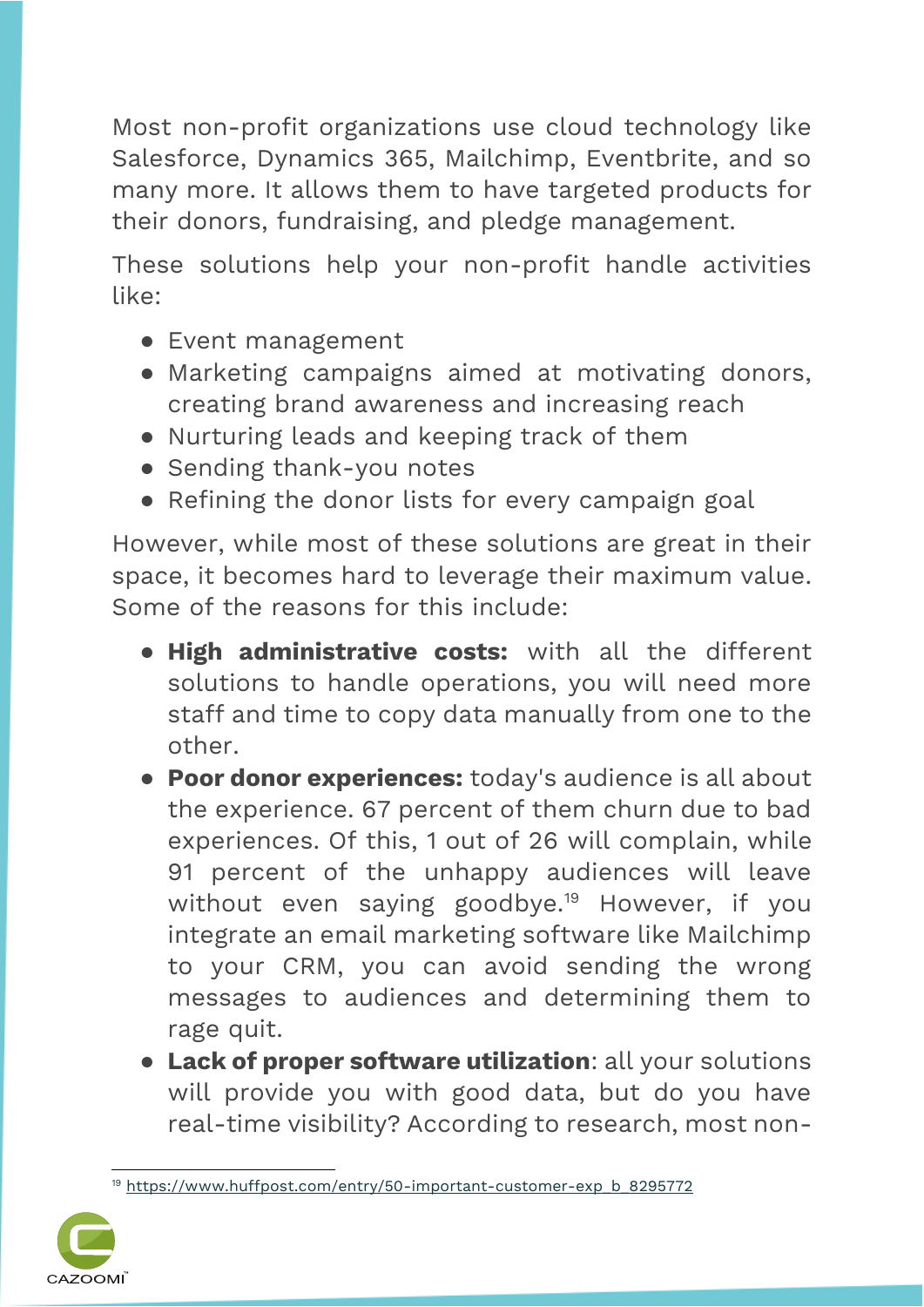profits (90 percent) are collecting data, but they often don't know what to do with it.<sup>20</sup>

● The study showed that only 40 percent of nonprofits used data to make decisions, while 46 percent didn't. Forty-nine percent didn't know how the organization collected data. If you don't know how data is collected, chances are that you won't use it to make decisions. Only 5 percent used data to make every decision, while 13 percent said they rarely used data (some not at all).



Image Source: Every Action 21

 $21$  Idem



<sup>20</sup> <https://go.everyaction.com/State-of-Data.html>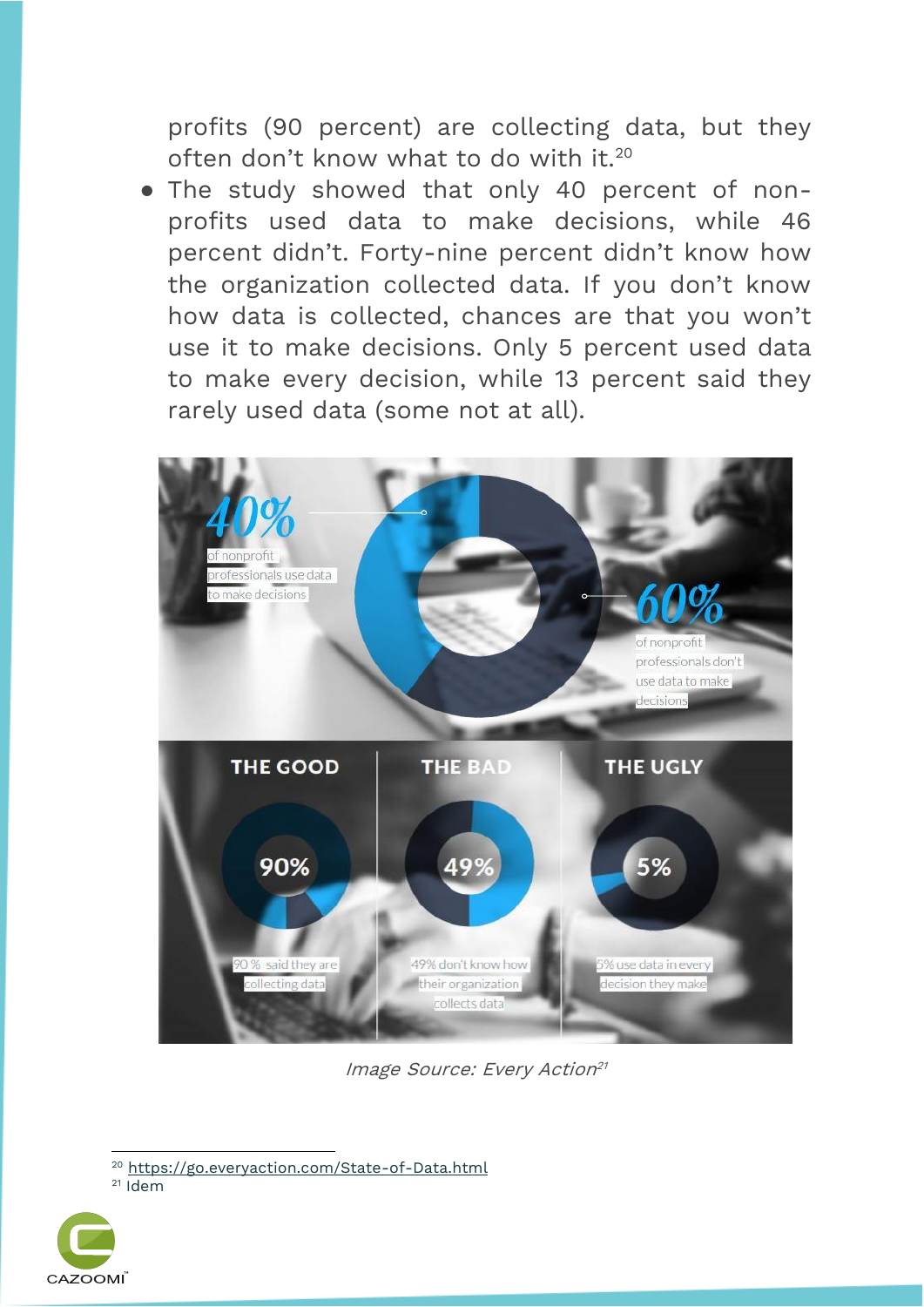You can avoid all this hassle. In fact, you can be one of those few non-profits who leverage the power of data and thus meet all your goals.

### **How, you ask?**

By integrating your industry software. The right integration solutions for non-profits allow your organization to work smart, not hard.<sup>22</sup> You choose the best solutions for functions you need met from different vendors and make them work together seamlessly as an integrated suite. SyncApps by Cazoomi is an integration platform built for this particular purpose.

For example, when fundraising or trying to grow an email list, you can use the Salesforce CRM, Mailchimp to send emails, and Eventbrite for event surveys.

An integration solution like SyncApps by Cazoomi will help you add the right contacts from Salesforce to your Mailchimp list or send them surveys.<sup>23</sup>

Data from the survey will help you better target donors with personalized messaging on Mailchimp. The integration will help you communicate better with donors and provide them with great experiences.

<sup>23</sup> <https://www.cazoomi.com/nonprofit-organizations/>



<sup>22</sup> <https://www.cazoomi.com/integrates-industries/nonprofits/>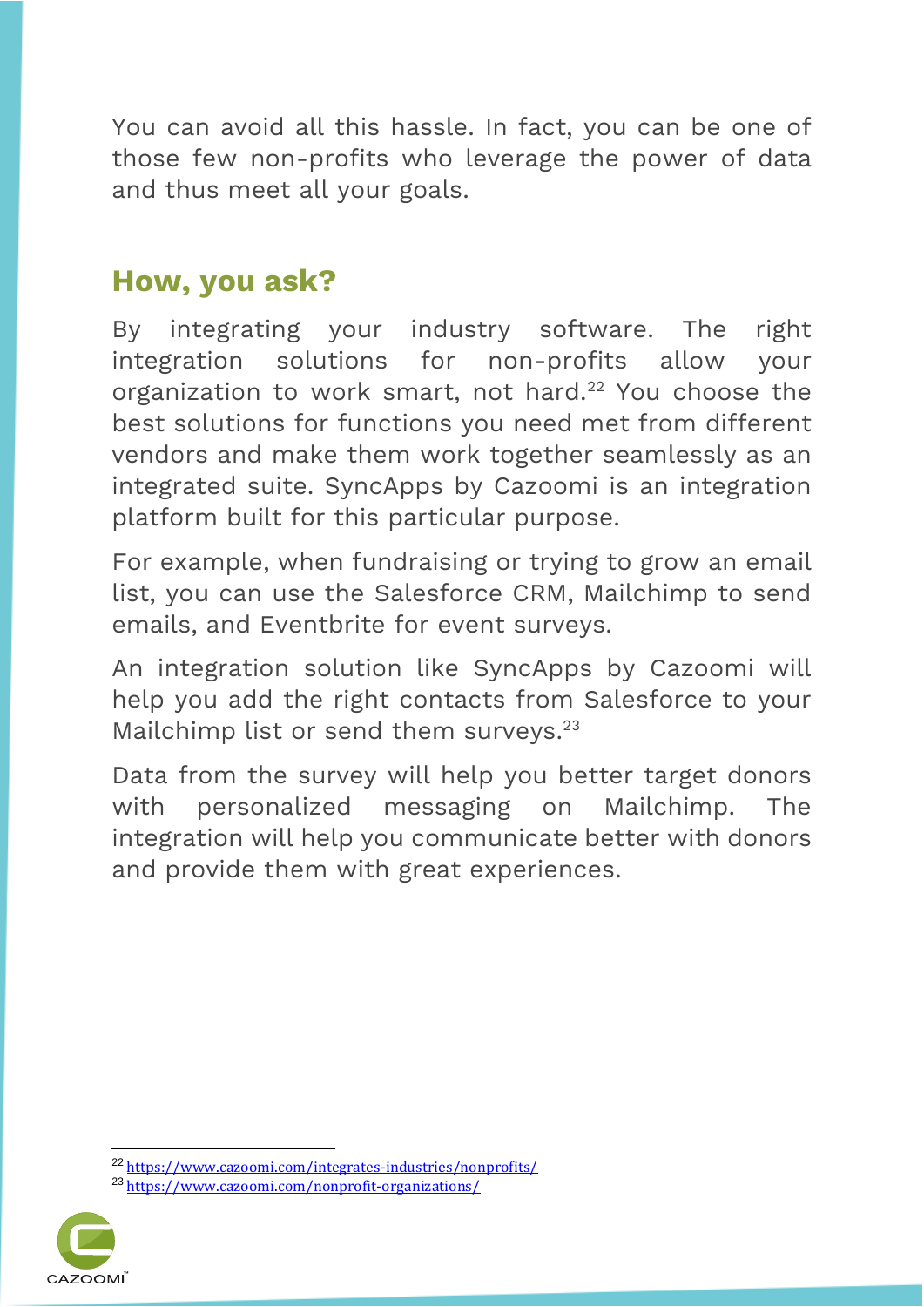## <span id="page-24-0"></span>**Conclusion**

Integration solutions for non-profit organizations increase efficiency. They reduce employee workload, provide accurate data at the right time, and lead to better decision making. They will help your non-profit organization grow and reach/help more people easily.

It helps you understand your donors and supporters better. You have access to data on their behavior at each touchpoint and actions they took, leading to deeper connections.

With data easily accessible from one point, your teams can collaborate better and become more efficient. It also reduces time wasted, giving you more time to grow the organization, find new donors, nurture them, and advance your mission.